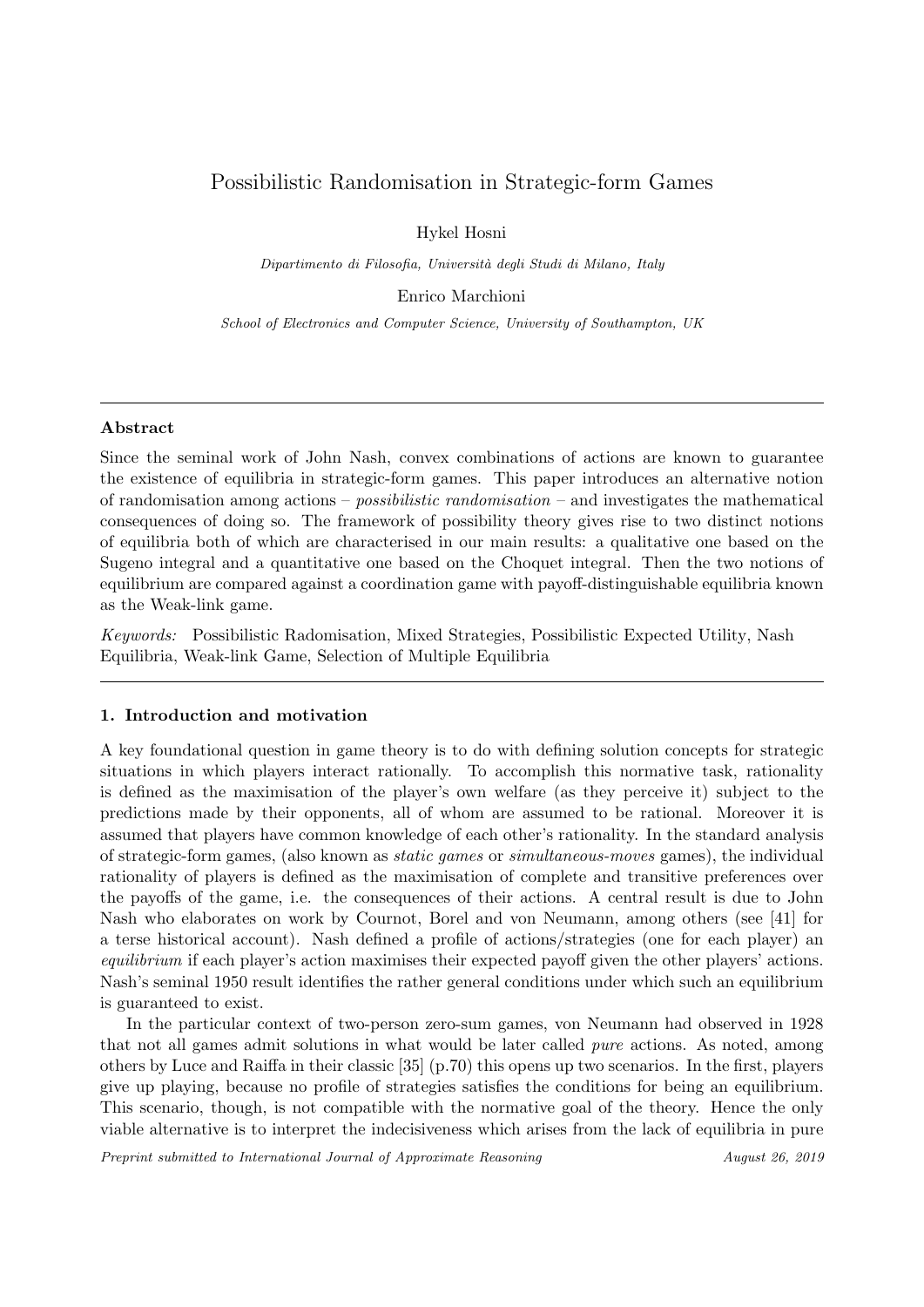actions as indifference among which action should be selected as one's own half of an equilibrium point. In the decision-theoretic tradition such an indifference has been formalised by assuming that each player delegates their choice of action to a randomising device, the obvious choice being a probability distribution over the set of actions, called a mixed strategy.

So, the idea of mixing actions or strategies entered game theory pretty much as i entered algebra: as a mathematical device sufficient to provide a solution to all problems of a certain kind. Just like extending  $\mathbb R$  to the complex field makes all quadratic equations solvable, similarly allowing for mixed actions guarantees that all games have a Nash equilibrium.

Let us pause for a second and ask why the randomising device which has been used to define mixed strategies turned out *probability* distributions. The reasons for this choice are all too clear: during the 1920s probability was well understood in connection to randomness and possibly the only mathematical way of representing it. In addition, randomising pure strategies through probability distributions gives rise to convex sets from which to make choices, and this pays significant and well-known mathematical dividends.

It wasn't until the late 1960's that game theorists took a closer look at the meaning of mixed strategies, and sought to give it a behavioural foundation. This was achieved in [30], where J. Harsanyi identified the conditions under which equilibria in mixed strategies in a game of perfect information can be seen as equilibria in pure actions of a corresponding game of imperfect information. This method, known as *purification*, provides a behavioural foundation – i.e. a tangible game theoretic meaning – to the notion of mixed strategy by turning an equilibrium on random acts into an equilibrium in beliefs (about player's types). Hence there is an intriguing and subtle relation between the notion of randomisation in games and the behavioural interpretation of it.

#### 1.1. The goal and structure of this paper

Our concern in this paper is with the mathematical, as opposed to behavioural, interpretation of mixed strategies. Much work has been done in the past few decades on non-probabilistic measures of uncertainty (see [29, 47]) and this clearly allows for alternative notions of randomisation. It is only natural then that we take one big step back and model indifference among actions by means of non-probabilistic randomisation. The goal of this paper is to investigate the mathematical consequences of assuming that randomisations of actions in strategic-form games games occur by attaching to each set of pure actions a possibility distribution. We defer to future work the related, but quite distinct, question of investigating possibilistic equilibria in beliefs.

Possibility theory [18] has been developed over the past few decades as a model of uncertainty capable of representing incomplete information, rather than uncertainty quantification. Informally speaking possibility theory allows for a more coarse-grained (and more human-like [45]) representation of uncertainty than probability theory, accommodating both qualitative and quantitative approaches [20]. This twofold nature made possibility theory relevant in a variety of domains, from logic-based artificial intelligence [21], to decision theory [19, 15, 22] and statistics [13]. This work aims at making the first steps toward bringing the key concepts of possibility theory to bear the foundations of (non-cooperative) game theory.

The paper is organised as follows. Section 2 provides the relevant background on strategicform games and possibility theory. In particular, we introduce the notions of Choquet and Sugeno integrals for possibility measures that underpin two alternative concepts of expected utility in possibility theory. The main contribution of the paper is presented in Section 3. We begin by expanding strategic-form games with possibilistic mixed strategies, which are possibility distributions over a player's strategy set, and define the concepts of Choquet and Sugeno equilibrium.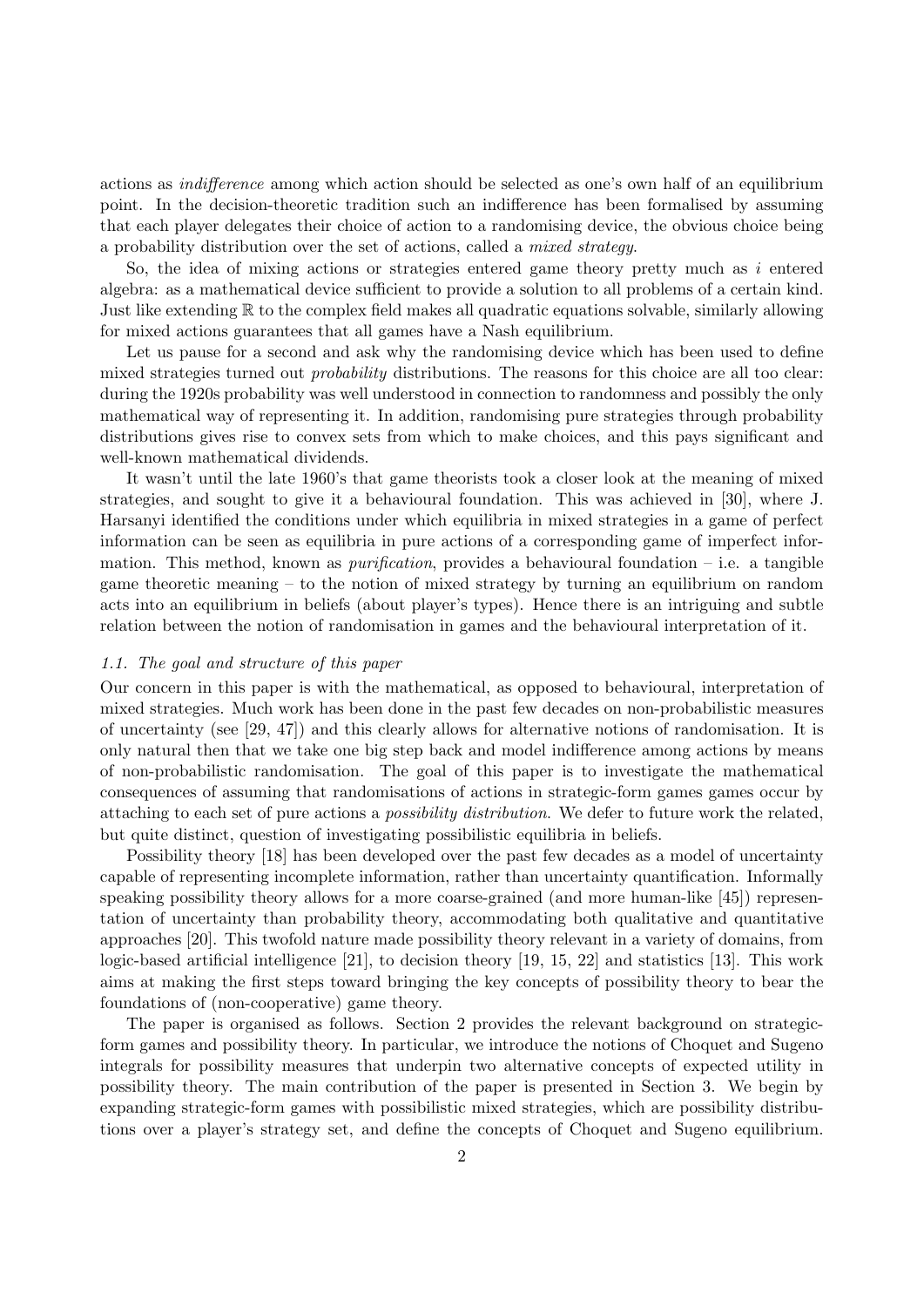Possibilistic mixed strategies are not given here any specific interpretation, and are simply taken as an alternative way to represent the act of randomisation. Our main results, Theorem 13 and Theorem 22, identify the exact conditions a profile of possibilistic mixed strategies must satisfy to be a Choquet and Sugeno equilibrium, respectively.

Since possibilistic randomisation gives rise to two distinct notions of equilibrium, it is natural to articulate a comparison between them. We do so through the analysis of a weak-link game (a.k.a minimum effort game) in Section 4. The reason we regard this game as one of particular interest for the purposes of this paper lies in the fact that it is a coordination game, i.e. one in which each combination of the same action yields an equilibrium (in pure strategies). Whilst those equilibria can be distinguished by their payoffs, a player who selects their part of a Nash equilibrium cannot make this distinction. Hence Nash equilibrium cannot guide players to coordinate on the payoffefficient action profiles. With Theorem 27 we give a characterisation, specific for weak-link games, of when a pair of possibilistic mixed strategies forms a Choquet equilibrium. Here, by explicitly interpreting possibilistic mixed strategies as an index of commitment, we show that Theorem 27 leads to the following interpretation: for a weak-link game, a pair of possibilistic mixed strategies forms a Choquet equilibrium provided that each disagreement in the level of commitment that each player has with respect to a given strategy pair is compensated by an agreement on a strategy pair with a higher payoff. We argue that this approach shows that, when applied to weak-link games, the concept of a Choquet equilibrium offers a refinement of Nash equilibria.

We end this article with some final considerations on the content and scope of this paper and on future work.

## 1.2. Related literature

Not much work has been devoted to explore the relevance of possibility theory to game theory, as we pointed out in our preliminary investigations on the subject [32, 33, 34]. In those papers we introduced the notions of a possibilistic game and possibilistic mixed strategy, along with a concept of possibilistic equilibrium based on the Sugeno integral [48] (called in the present work "Sugeno equilibrium"). In [34], we showed that equilibria of this kind always exist and characterised the conditions for a possibilistic mixed strategy combination to be an equilibrium (characterisation which we improve in the present article). The work by Ben Amor, Fargier and Sabbadin [1] later introduced a notion of strategic-form games with possibilistic mixed strategies and possibilistic equilibria corresponding to those previously defined in [34]. Not directly related to our work is the paper by De Clercq et al. [8], who study the use of possibilistic logic [21] to model situations in which agents are uncertain about other agents' goals in Boolean games [25], i.e. logic-based games where players' utilities are represented by Boolean formulas.

In a recent article, Radul [44] investigates with topological techniques the concept of equilibrium proposed in [23] for games where players' beliefs about their opponents' behaviour are modelled as possibility measures and expectation is computed with the Sugeno integral. This kind of equilibria is shown to always exist, but note the shift in the main question, which is no longer on how to randomise in non-probabilistic ways but is how to generalise equilibria in beliefs beyond probability.

# 2. Background

#### 2.1. Strategic-form Games

For present purposes it is sufficient to recall a selection of key definitions for static, non-cooperative, games in strategic form. All the games in this article are assumed to be two-person games. In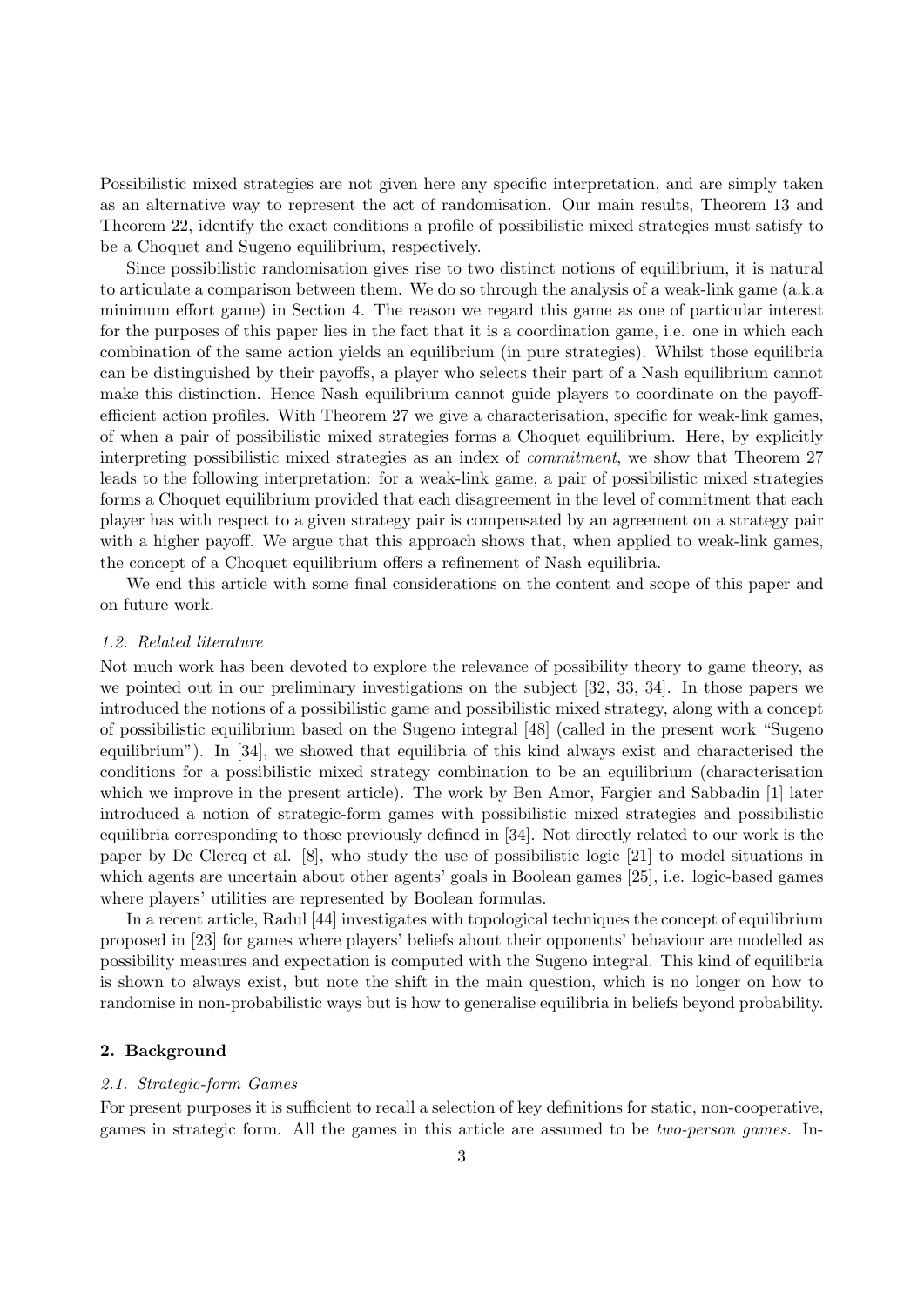terested readers can refer to classic introductions such as [43], the more recent [39], or the freely available [2].

Definition 1 (Strategic-form Game). A strategic-form game is a tuple

$$
\mathbf{G} = \langle N, S_1, S_2, u_1, u_2 \rangle
$$

where:

- 1.  $N = \{1, 2\}$  is the set of players of the game.
- 2.  $S_i$  is a finite set of strategies for each player  $i \in \{1,2\}$ , also called strategy space.
- 3.  $u_i: S_1 \times S_2 \to \mathbb{R}^+$ , for each player  $i \in \{1,2\}$ , is a non-negative real-valued function (different from the identically zero function) called utility function (or payoff function).

Given a player  $i \in \{1, 2\}$ , we sometimes refer to the other player as  $-i$ . The elements of each  $S_i$ are often referred to as *pure strategies*. We usually denote by  $s_i$  an arbitrary strategy for player i. Given  $s_i \in S_i$ ,  $s_{-i} \in S_{-i}$  is used to denote a strategy for the other player. A *strategy combination* is any pair  $(s_1, s_2) \in S_1 \times S_2$ .

**Definition 2** (Best response). Let **G** be a strategic-form game. Player's 1 best response to any  $s_2 \in S_2$  is a strategy  $s_1 \in S_1$  such that for all  $s'_1 \in S_1$ 

$$
u_i(s_1, s_2) \ge u_i(s'_1, s_2).
$$

The definition for Player 2 is analogous.

**Definition 3** (Pure Strategy Nash Equilibrium). Let **G** be a strategic-form game. We call a pair of pure strategies  $(s_1, s_2) \in S_1 \times S_2$  a Nash equilibrium *(NE, for short)* if each player's strategy is a best response to the other player's strategy.

It is well known that not all strategic-form games admit a pure strategy Nash equilibrium. This situation is obviated by allowing players to not simply choose one among their pure strategies, but among all possible mixed strategies, i.e. all probability distributions over their strategy set. More formally:

**Definition 4** (Mixed Strategy). In a strategic-form game  $\bf{G}$ , a mixed strategy  $\sigma_i$  for player i is a probability distribution over the set of strategies  $S_i$ , i.e. a function  $\sigma_i : S_i \to [0,1]$  such that

$$
\sum_{s_i \in S_i} \sigma_i(s_i) = 1.
$$

Similar to pure strategies, any pair of mixed strategies  $(\sigma_1, \sigma_2)$  is called a *mixed strategy profile* or mixed strategy combination.

Definition 5 (Mixed Extension). Let

$$
\mathbf{G} = \langle N, S_1, S_2, u_1, u_2 \rangle
$$

be a strategic-form game. The mixed extension of  $G$  is the game

$$
\mathfrak{G}=\langle N,MS_1,MS_2,eu_1,eu_2\rangle
$$

where, for  $i \in \{1,2\}$ :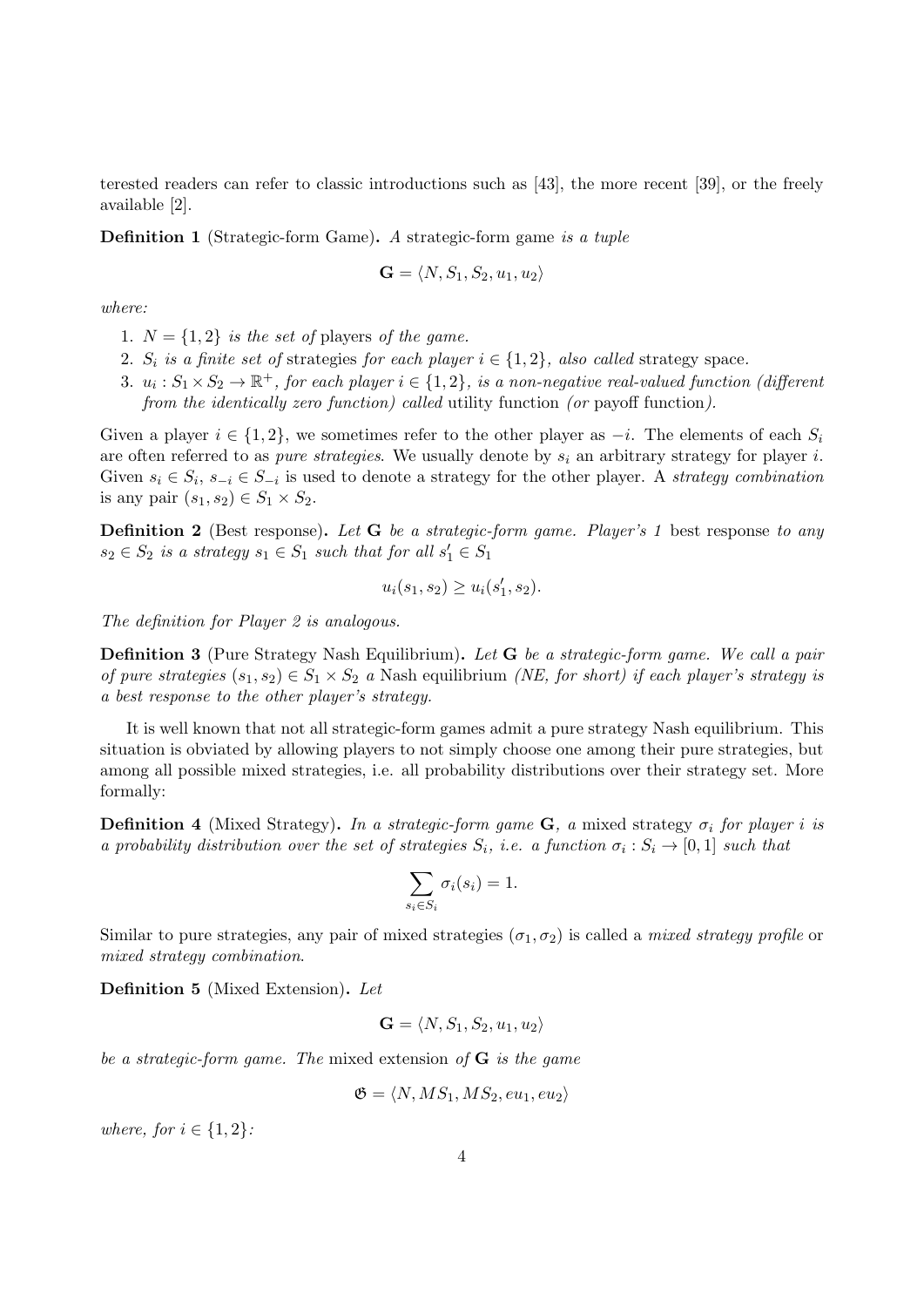- Each  $MS_i$  is the set of all mixed strategies of player i over  $S_i$ .
- Each  $eu_i: MS_1 \times MS_2 \rightarrow \mathbb{R}$  is a payoff function that associates with each mixed strategy combination  $(\sigma_1, \sigma_2)$  its expected utility

$$
eu_i(\sigma_1, \sigma_2) = \sum_{(s_1, s_2) \in S_1 \times S_2} ((\sigma_1(s_1) \cdot \sigma_2(s_2)) \cdot u_i(s_1, s_2)).
$$

Both the concept of best response and Nash equilibrium in pure strategies are easily generalised to mixed strategies.

**Definition 6** (Best Response: Mixed Strategies). Let **G** a strategic-form game and let  $\mathfrak{G}$  be its mixed extension. Player 1's mixed strategy  $\sigma_1$  is called a best response to  $\sigma_2$  if, for all  $\sigma'_1 \in MS_1$ ,

$$
eu_1(\sigma_1, \sigma_2) \geq eu_1(\sigma'_1, \sigma_2).
$$

The definition for Player 2 is analogous.

**Definition 7** (Mixed Strategy Nash Equilibrium). Let **G** a strategic-form game and let  $\mathfrak{G}$  be its mixed extension. We call a pair of mixed strategies  $(\sigma_1, \sigma_2) \in MS_1 \times MS_2$  a mixed strategy Nash equilibrium if each player's mixed strategy is a best response to the other player's mixed strategy.

The following celebrated theorem by John Nash shows that every strategic-form game admits an equilibrium in mixed strategies.

Theorem 8 (Nash, 1951). Every strategic-form game has mixed extension that admits mixed strategy Nash equilibria.

### 2.2. Possibility Measures, Choquet and Sugeno Integration

In this section, we provide the background notions concerning possibility measures and distributions, and Choquet and Sugeno integration. The reader can find a full account of these topics in [9, 10, 11, 20, 27]. In what follows, we will use the symbols ∧ and ∨ to represent the functions corresponding to the minimum and maximum of real numbers, respectively.

Given a set X, a set function is a mapping  $\mu: 2^X \to \mathbb{R}$  assigning a real number to each set in  $2^X$ . A set function  $\mu$  is called:

- 1. Grounded, if  $\mu(\emptyset) = 0$ ;
- 2. Normalised, whenever  $\mu(X) = 1$ ;
- 3. Monotone, if, for all  $A, B \in 2^X$  such that  $A \subseteq B$ ,  $\mu(A) \leq \mu(B)$ ;
- 4. Maxitive, if, for all  $A, B \in 2^X$ ,  $\mu(A \cup B) = \mu(A) \vee \mu(B)$ .

A capacity is a grounded monotone set function.

A possibility measure  $\Pi : 2^X \to [0,1]$  is a normalised and maxitive capacity. A possibility distribution is a function  $\pi : X \to [0,1]$  such that

$$
\bigvee_{x \in X} \pi(x) = 1.
$$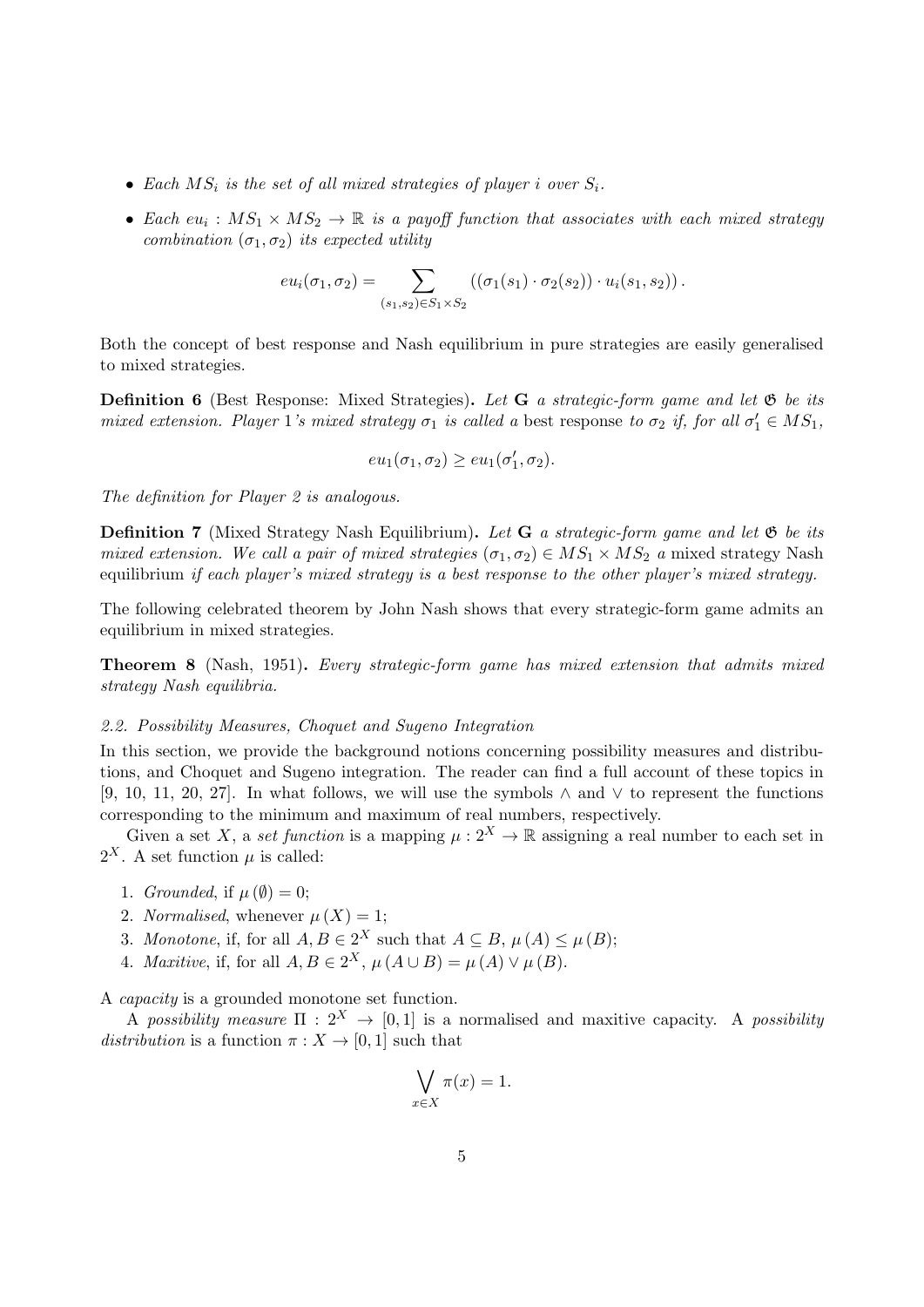Given a possibility distribution  $\pi$  on a set X, the function  $\Pi: 2^X \to [0,1]$  such that for all  $A \in 2^X$ 

$$
\Pi(A) = \sup_{x \in A} \pi(x)
$$

is a possibility measure called the *possibility measure generated from*  $\pi$ . Given a possibility measure  $\Pi: 2^X \to [0,1]$ , the function  $\pi: X \to [0,1]$  defined  $\pi(x) = \Pi({x})$  is a possibility distribution.

We call a non-empty subcollection  $\mathcal F$  of  $2^X$  an *algebra*, whenever  $\mathcal F$  is closed under finite union and complementation. Given a set X and an algebra  $\mathcal{F}$ , a function  $f: X \to \mathbb{R}$  is called  $F$ -measurable if the sets

$$
{x : f(x) > t}
$$
 and  ${x : f(x) \ge t}$ 

belong to  $\mathcal F$  for all  $t \in \mathbb R$ .

Let f be a bounded non-negative  $\mathcal F$ -measurable function and let  $\Pi$  be a possibility measure. The *Choquet integral* of f with respect to  $\Pi$  is defined as

$$
\int^{Ch} f d\Pi = \int_0^\infty \Pi \left( \{ x \in X : f(x) \ge t \} \right) dt,
$$

with  $t \in \mathbb{R}$ , where the right-hand side is the Riemann integral (see [7]).

As usual with Sugeno integration, the function  $f$  is assumed to have the same range as the possibility measure (see  $[6, 9, 10]$ ). This range is usually assumed to be  $[0, 1]$ , but, in both cases, it can be any interval  $[a, b] \subset \mathbb{R}$ . So, let  $f : X \to [0, 1]$  be a F-measurable function and let  $\Pi$  be a possibility measure. The *Sugeno integral* of f with respect to  $\Pi$  is defined as

$$
\int^{\mathcal{S}} f \, \mathrm{d}\Pi = \bigvee_{t \in [0,1]} \left( \Pi \left( \{ x \in X : f \left( x \right) \ge t \} \right) \wedge t \right)
$$

(see [48]).

Suppose that  $X = \{x_1, \ldots, x_n\}$  is a finite set and that  $\mathcal{F} = 2^X$ . Every function  $f : X \to \mathbb{R}$  is clearly F-measurable and is called a finite function. Both the Choquet and the Sugeno integral of a finite function take a simpler form. Take a permutation  $\alpha$  over X such that

$$
f(x_{\alpha(1)}) \leq f(x_{\alpha(2)}) \leq \ldots \leq f(x_{\alpha(n)})
$$

and let

$$
A_{\alpha(j)} = \{x_{\alpha(j)}, \ldots, x_{\alpha(n)}\}.
$$

The Choquet integral and the Sugeno integral of a finite function  $f$  with respect to a possibility measure Π have the following form:

$$
\int^{Ch} f d\Pi = \sum_{j=1}^{n} \left( f \left( x_{\alpha(j)} \right) - f \left( x_{\alpha(j-1)} \right) \right) \cdot \Pi \left( A_{\alpha(j)} \right),
$$

with  $f(x_{\alpha(0)})=0$  by convention, and

$$
\int^{\mathcal{S}} f d\Pi = \bigvee_{j=1}^{n} \left( f \left( x_{\alpha(j)} \right) \wedge \Pi \left( A_{\alpha(j)} \right) \right).
$$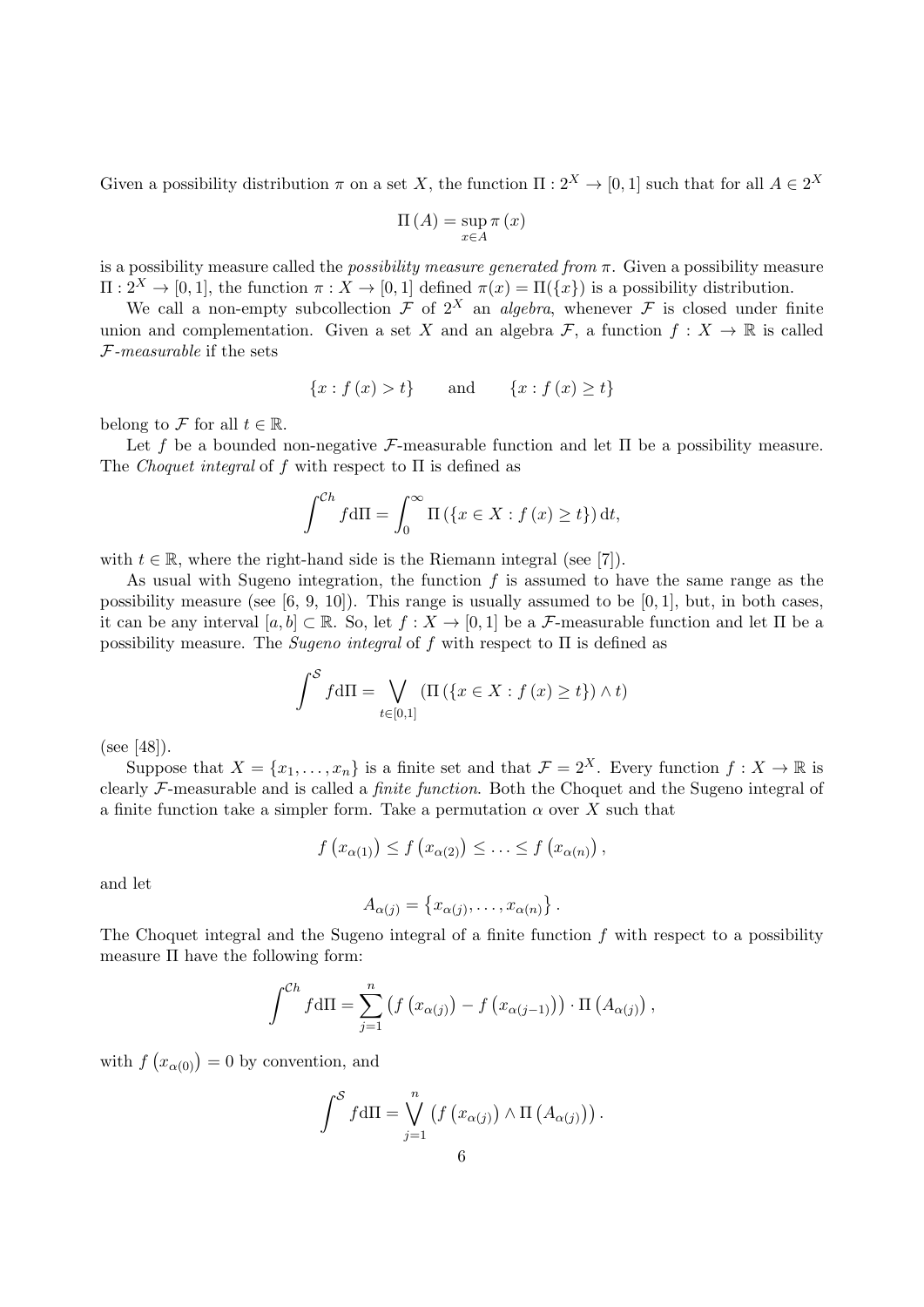As shown in [17], the Sugeno integral for possibility measures can be alternatively defined as follows:

$$
\int^{\mathcal{S}} f d\Pi = \bigvee_{x \in X} \left( f(x) \wedge \pi(x) \right),
$$

where  $\pi$  is the possibility distribution associated to  $\Pi$ .

Possibility measures were originally introduced by Zadeh in [50]. Since then, they have been studied as measures of uncertainty capable of representing incomplete information and as models of partial belief offering both a qualitative and a numerical alternative to probabilities [20]. Similar to probabilities, possibility measures lend themselves to several different interpretations. The epistemic interpretation is one of the most prominent ones and sees possibilities as a measure of plausibility of the occurrence of an event. In this context, a possibility distribution over a set of alternatives can be seen as a way to rank how plausible or likely each option is. Possibility can also be seen as a measure of logical consistency. The possibility of a proposition is a measure of how consistent it is with the available information. Another interpretation of possibilities is that of measures of feasibility: they rank how different options are easy to achieve. Finally, possibility measures can be cast in a deontic framework and be seen as a way to measure permissibility to evaluate the degree to which an action is allowed or permitted.

In this work our view of possibility remains neutral and we do not take any stance in regards to its interpretation. As mentioned above, we simply see a possibility distribution as a way to formalise a different notion of randomisation.

#### 3. Possibilistic Mixed Extensions

In this section, we introduce the notion of a possibilistic mixed extension, i.e. extensions of strategic-form games where players are equipped with the set of all possibility distributions over their strategy space. Each player will have a certain expectation on their outcome based on their and the other players' distributions. We offer two distinct approaches to model players' expectation: a quantitative approach, based on the Choquet integral, and a qualitative one, based on the Sugeno integral. Again, it is worth pointing out that we are not making any assumptions concerning the interpretation of possibility distributions here (later, in Section 4, they will be seen as a measure of commitment for a player to make certain choices). The results we present in this section are independent of any interpretation.

Definition 9 (Possibilistic Mixed Strategy). Given a strategic-form game G, a possibilistic mixed strategy for a player  $i \in \{1,2\}$  is a possibility distribution  $\pi_i : S_i \to [0,1]$ .

We denote by  $\Sigma_i$  the set of all possibilistic mixed strategies of player *i*.

The possibilistic mixed strategies of the players will have an effect on the game and on the players' expectations concerning the outcome. A player's expectation will depend not only on their own strategy but also on the other player's. For this, we need a notion of joint distribution. Given a pair of possibility distributions  $(\pi_1, \pi_2)$  (one for each player) we define the joint possibilistic mixed strategy of  $(\pi_1, \pi_2)$  as the joint possibility distribution

$$
\pi_{\times}: S_1 \times S_2 \to [0,1]
$$

such that for each pair  $(s_1, s_2) \in S_1 \times S_2$ 

$$
\pi_{\times}\left(s_{1}, s_{2}\right)=\pi_{1}\left(s_{1}\right) \wedge \pi_{2}\left(s_{2}\right).
$$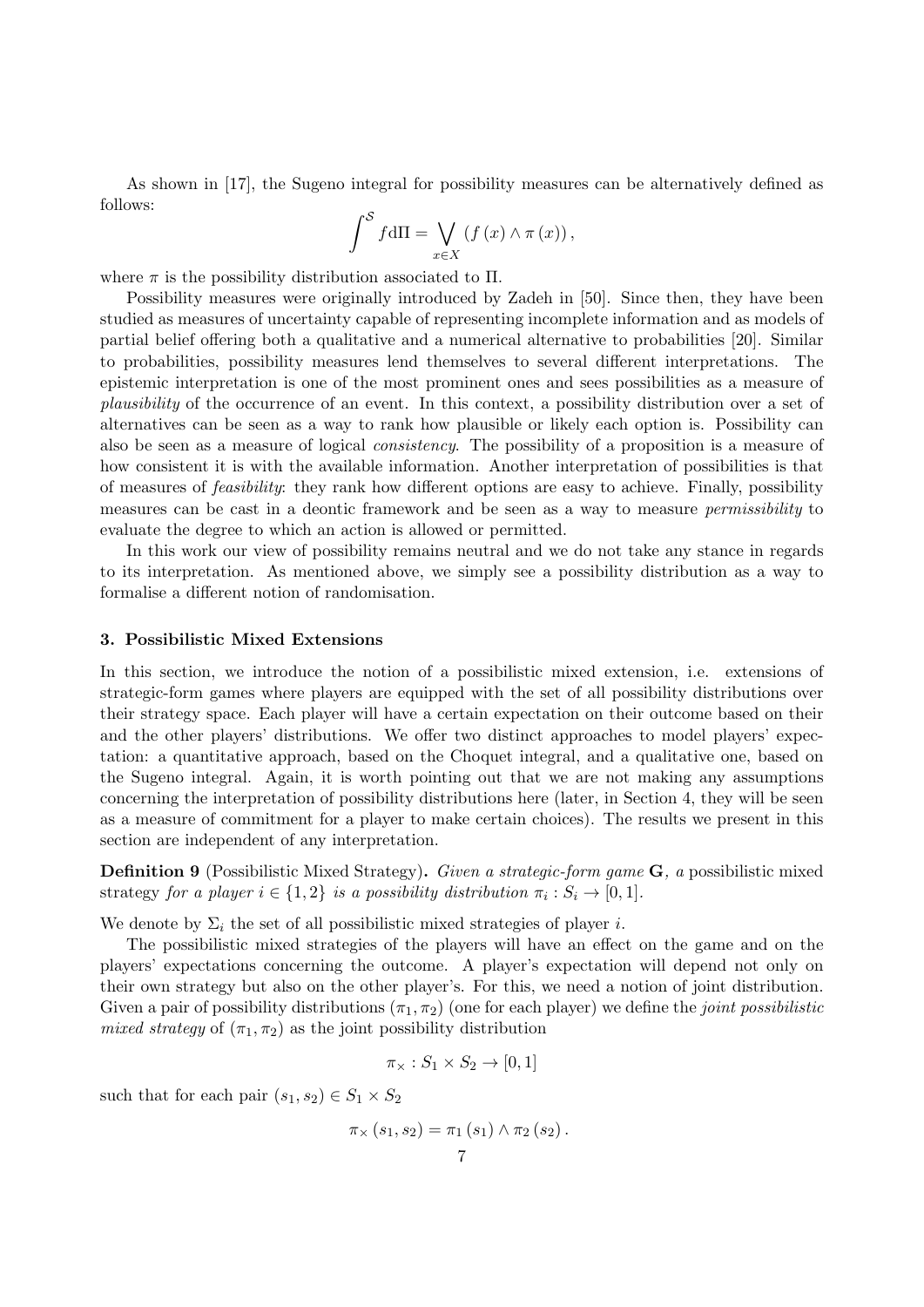It is worth pointing out that for the definition of a joint distribution we could have chosen any triangular norm (see, e.g. [36]) to combine  $\pi_1$  and  $\pi_2$ .<sup>1</sup> The choice of the minimum function  $\wedge$  is a standard choice in the framework of possibility theory and also works both with the quantitative and qualitative approaches of Choquet and Sugeno integration.

In order to study equilibrium concepts based on possibility distributions, it seems natural to adopt a notion of expectation for possibility measures. The two most common approaches towards defining expectation for possibility measures are based on the Choquet and the Sugeno integral [28]. The next two subsections introduce and analyse a concept of possibilistic mixed extensions of games where players' expectation is based on these two different notions.

#### 3.1. Quantitative Approach: Choquet Expectation

We start by defining the notion of Choquet expectation.

Take a strategic-form game G with set of strategy combinations,

$$
S_1 \times S_2 = \{(s_1, s_2)_1, \dots, (s_1, s_2)_m\}
$$

and take a permutation  $\alpha_i$ , for each  $i \in \{1, 2\}$ , on  $S_1 \times S_2$  such that

$$
u_i\left((s_1,s_2)_{\alpha_i(1)}\right)\leq u_i\left((s_1,s_2)_{\alpha_i(2)}\right)\leq \cdots \leq u_i\left((s_1,s_2)_{\alpha_i(m)}\right).
$$

Let  $A_{\alpha_i(j)} \subseteq S_1 \times S_2$  be defined as

$$
A_{\alpha_i(j)} = \left\{ (s_1, s_2)_{\alpha_i(j)}, (s_1, s_2)_{\alpha_i(j+1)}, \ldots, (s_1, s_2)_{\alpha_i(m)} \right\},\,
$$

with  $i \in \{1,2\}$  and  $1 \leq j \leq m$ .

Let  $(\pi_1, \pi_2) \in \Sigma_1 \times \Sigma_2$  be a pair of possibility distributions for **G**. Given the joint distribution  $\pi_{\times}$  on  $S_1 \times S_2$ , let  $\Pi$  be the possibility measure generated from  $\pi_{\times}$ . The Choquet expectation of player i is the Choquet integral of the utility function  $u_i$  with respect to the possibility measure  $\Pi$ and is defined as

$$
E_i^{Ch}(\pi_1, \pi_2) = \int^{Ch} u_i d\Pi = \sum_{j=1}^m \left( u_i \left( (s_1, s_2)_{\alpha_i(j)} \right) - u_i \left( (s_1, s_2)_{\alpha_i(j-1)} \right) \right) \cdot \Pi \left( A_{\alpha_i(j)} \right),
$$

where

$$
\Pi(A_{\alpha_i(j)}) = \bigvee_{(s_1,s_2) \in A_{\alpha_i(j)}} (\pi_1(s_1) \wedge \pi_2(s_2)),
$$

and  $u_i\left((s_1,s_2)_{\alpha_i(0)}\right)=0$ , by convention.

We now introduce the possibilistic counterpart of Definition 5 as well as specific notions of best response and equilibrium for Choquet integrals w.r.t. possibility measures.

<sup>&</sup>lt;sup>1</sup>A triangular norm [36] is a binary function  $\ast : [0,1]^2 \rightarrow [0,1]$  that is commutative, associative, monotone and has 1 as a neutral element.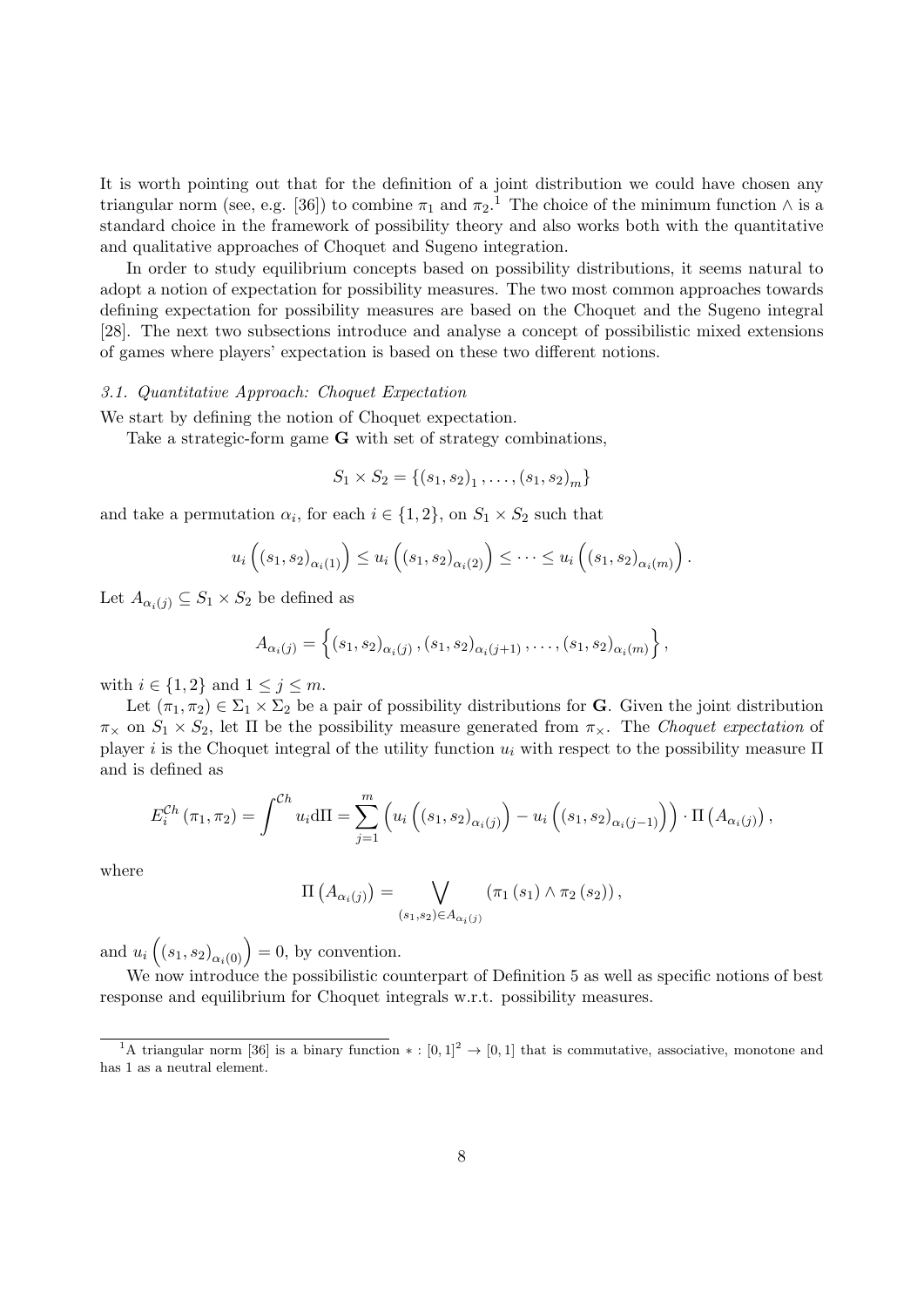Definition 10 (Choquet Mixed Extension). Let

$$
\mathbf{G} = \langle N, S_1, S_2, u_1, u_2 \rangle
$$

be a strategic-form game. The Choquet mixed extension of  $G$  is the game

$$
\mathfrak{G}^{Ch}=\langle N,\Sigma_1,\Sigma_2, e u_1, e u_2\rangle
$$

where, for  $i \in \{1,2\}$ :

- Each  $\Sigma_i$  is the set of all possibilistic mixed strategies of player i over  $S_i$ .
- Each  $eu_i : \Sigma_1 \times \Sigma_2 \to \mathbb{R}$  is a payoff function that associates with each possibilistic mixed strategy combination  $(\pi_1, \pi_2)$  its Choquet expected utility

$$
eu_i\left(\pi_1,\pi_2\right)=E_i^{\mathcal{C}h}\left(\pi_1,\pi_2\right).
$$

**Definition 11** (Best Response: Choquet). Let **G** be a strategic-form game and  $\mathfrak{G}^{Ch}$  be its Choquet mixed extension. Player 1's best response to a possibilistic mixed strategy  $\pi_2 \in \Sigma_2$  is a possibility distribution  $\pi_1 \in \Sigma_1$  such that, for all  $\pi'_1 \in \Sigma_1$ :

$$
E_1^{\mathcal{C}h}(\pi_1,\pi_2)\geq E_1^{\mathcal{C}h}(\pi'_1,\pi_2).
$$

The definition for Player 2 is analogous.

**Definition 12** (Choquet Equilibrium). Let **G** be a strategic-form game and  $\mathfrak{G}^{Ch}$  be its Choquet mixed extension. We call a pair of possibilistic mixed strategies  $(\pi_1, \pi_2) \in \Sigma_1 \times \Sigma_2$  a Choquet equilibrium for  $G$  (CE, for short) if each player's possibilistic mixed strategy is a best response to the other player's possibilistic mixed strategy.

For a strategic-form game **G**, we denote by  $Ch(G)$  its set of Choquet equilibria.

We now explore the existence of CEs for games with possibilistic mixed strategies.

**Theorem 13.** Let  $G$  and  $\mathfrak{G}^{Ch}$  be a strategic-form game and its Choquet mixed extension, respectively. Let  $(\pi_1, \pi_2) \in \Sigma_1 \times \Sigma_2$ . For each player  $i = \{1, 2\}$  and  $1 \leq j \leq m$  let

$$
A_{\alpha_i(j)}^{\max} = \left\{ (s_1, s_2) \mid (s_1, s_2) \in A_{\alpha_i(j)} \text{ and } s_{-i} \in \underset{s'_{-i} \in S_{-i}, (s'_1, s'_2) \in A_{\alpha_i(j)}}{\operatorname{argmax}} \pi_{-i} (s'_{-i}) \right\}.
$$

Then, the following conditions are equivalent:

- 1.  $(\pi_1, \pi_2)$  is a Choquet equilibrium for **G**.
- 2. For every  $1 \leq j \leq m$  such that  $u_1\left( (s_1,s_2)_{\alpha_1(j)} \right) u_1\left( (s_1,s_2)_{\alpha_1(j-1)} \right) > 0$ , there exists  $(s_1, s_2) \in A_{\alpha_1(j)}^{\max}$  such that  $\pi_1(s_1) > \pi_2(s_2),$

and for every  $1 \leq j \leq m$  such that  $u_2((s_1,s_2)_{\alpha_2(j)}) - u_2((s_1,s_2)_{\alpha_2(j-1)}) > 0$  there exists  $(s'_1, s'_2) \in A_{\alpha_2(j)}^{\max}$  such that

$$
\pi_2\left(s_2'\right)\geq \pi_1\left(s_1'\right).
$$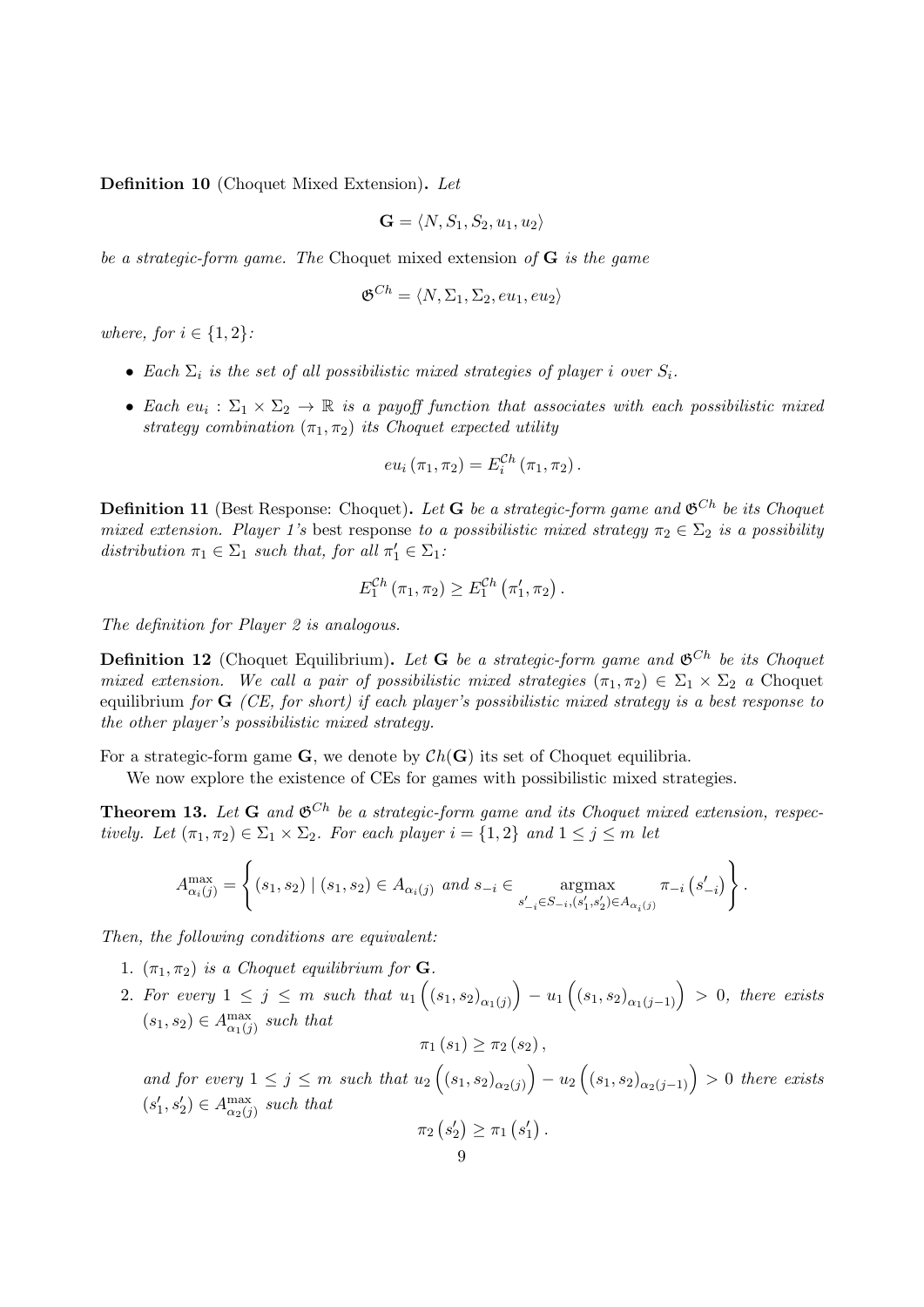*Proof.* (1)  $\Rightarrow$  (2): Suppose (2) does not hold. Without any loss of generality we can assume that for  $\text{player 1 and for some } j \text{ such that } u_1\left(\left(s_1, s_2\right)_{\alpha_1(j)}\right) - u_1\left(\left(s_1, s_2\right)_{\alpha_1(j-1)}\right) > 0 \text{, for all } (s_1, s_2) \in A_{\alpha_1(j)}^{\max}$ 

$$
\pi_1(s_1) < \pi_2(s_2).
$$

Choose a strategy combination  $(s'_1, s'_2) \in A_{\alpha_1(j)}^{\max}$ , and take a new possibility distribution  $\pi'_1$  for player 1 such that, for all  $s_1 \in S_1 \setminus \{s'_1\},\$ 

$$
\pi'_1(s_1) = \pi_1(s_1)
$$
 and  $\pi'_1(s'_1) = \pi_2(s'_2)$ ,

i.e.:  $\pi'_1$  differs from  $\pi_1$  only in the value assigned to the strategy  $s'_1$ , so that

$$
\pi'_1(s'_1) > \pi_1(s'_1).
$$

Let  $\Pi'$  be the possibility measure generated by the joint possibility distribution  $\pi'_{\times}$  obtained from  $\pi'_1$  and  $\pi_2$ . Then, for each  $1 \leq j' \leq m$ , with  $j' \neq j$ ,

$$
\Pi\left(A_{\alpha_1(j')}\right) = \bigvee_{(s_1,s_2)\in A_{\alpha_1(j')}}\left(\pi_1\left(s_1\right)\wedge \pi_2\left(s_2\right)\right) \leq \bigvee_{(s_1,s_2)\in A_{\alpha_1(j')}}\left(\pi_1'\left(s_1\right)\wedge \pi_2\left(s_2\right)\right) = \Pi'\left(A_{\alpha_1(j')}\right),
$$

and, for  $j$ ,

$$
\Pi\left(A_{\alpha_1(j)}\right) = \bigvee_{(s_1,s_2)\in A_{\alpha_1(j)}} (\pi_1(s_1) \wedge \pi_2(s_2)) < \pi_2(s_2),
$$
  

$$
\Pi'\left(A_{\alpha_1(j)}\right) = \bigvee_{(s_1,s_2)\in A_{\alpha_1(j)}} (\pi'_1(s_1) \wedge \pi_2(s_2)) = \pi_2(s_2).
$$

Consequently

$$
E_1^{Ch}(\pi_1, \pi_2) < E_1^{Ch}(\pi'_1, \pi_2),
$$

and so  $(\pi_1, \pi_2)$  is not an equilibrium and (1) does not hold.

 $(2) \Rightarrow (1)$ : Suppose that (2) holds. Then, for player 1, and all  $\pi'_1 \in \Sigma_1$ , for each j such that  $u_1\left( (s_1,s_2)_{\alpha_1(j)} \right) - u_1\left( (s_1,s_2)_{\alpha_1(j-1)} \right) > 0,$ 

$$
\Pi'\left(A_{\alpha_1(j)}\right) = \bigvee_{\substack{(s_1'',s_2'') \in A_{\alpha_1(j)} \\ \bigvee \{x_1'',s_2''\} \in A_{\alpha_1(j)}}} \left(\pi_1'\left(s_1''\right) \wedge \pi_2\left(s_2''\right)\right) \leq \pi_2\left(s_2\right) = \Pi\left(A_{\alpha_1(j)}\right).
$$

So, we have that

$$
E_1^{Ch}(\pi_1', \pi_2) \leq E_1^{Ch}(\pi_1, \pi_2),
$$

A similar argument holds for player 2, and so  $(\pi_1, \pi_2)$  is a CE.

The following corollary is an immediate consequence of the previous result.

**Corollary 14.** Every strategic-form game **G** admits a Choquet equilibrium, i.e.  $Ch(G) \neq \emptyset$ . In particular, every  $(\pi_1, \pi_2) \in \Sigma_1 \times \Sigma_2$  is an equilibrium whenever, for every i and every  $s_i \in S_i$ ,  $\pi_i(s_i) = 1.$ 

 $\Box$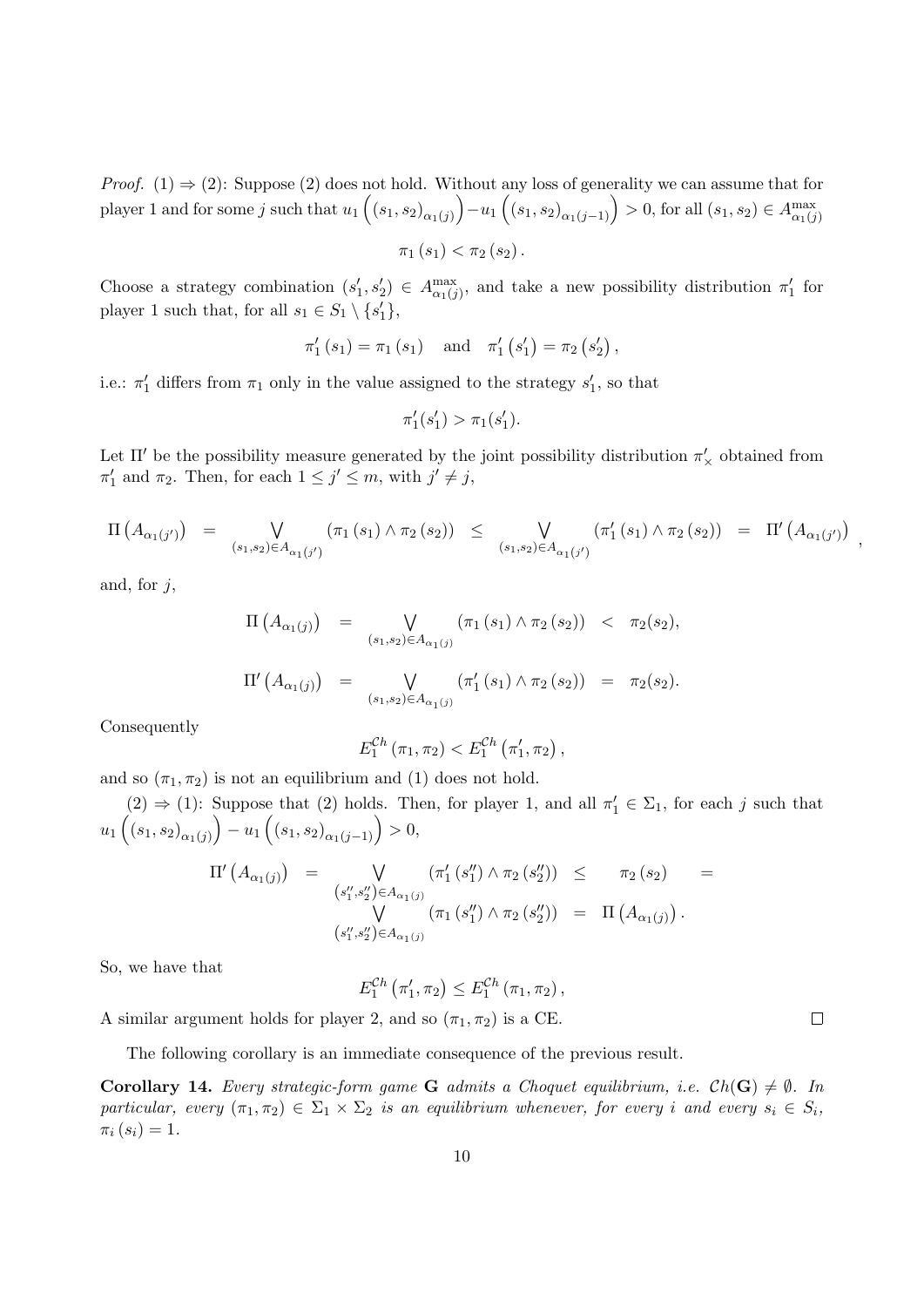Proof. It is easy to see that the above case satisfies condition (2) of Theorem 13.

The set of CEs for strategic-form games is invariant under affine transformations.

Definition 15. Two strategic-form games

$$
\mathbf{G}_1 = \{N, S_1, S_2, u_1, u_2\} \qquad \mathbf{G}_2 = \{N, S_1, S_2, v_1, v_2\}
$$

with the same sets of pure strategies are strategically equivalent if, for each player i, the function  $u_i$  is a positive affine transformation of the function  $v_i$ : i.e., there exist  $a_i > 0$  and  $b_i \in \mathbb{R}$  such that

$$
v_i(s_1, s_2) = a_i \cdot u_i(s_1, s_2) + b_i
$$

for all  $(s_1, s_2) \in S_1 \times S_2$ .

**Proposition 16.** Let  $G_1$  and  $G_2$  be two strategically equivalent strategic-form games. Then

$$
\mathcal{C}h(\mathbf{G}_1)=\mathcal{C}h(\mathbf{G}_2),
$$

i.e. both games have the same set of Choquet equilibria.

*Proof.* The proof is easy. Suppose that a pair  $(\pi_1, \pi_2)$  is a CE for  $G_1$  but not for  $G_2$ . Then, without any loss of generality, we can assume there exists a distribution  $\pi'_1 \in \Sigma_1$  such that

$$
\sum_{j=1}^{m} \left( v_1 \left( (s_1, s_2)_{\alpha_1(j)} \right) - v_1 \left( (s_1, s_2)_{\alpha_1(j-1)} \right) \right) \cdot \Pi \left( A_{\alpha_1(j)} \right) \n\sum_{j=1}^{m} \left( v_1 \left( (s_1, s_2)_{\alpha_1(j)} \right) - v_1 \left( (s_1, s_2)_{\alpha_1(j-1)} \right) \right) \cdot \Pi' \left( A_{\alpha_1(j)} \right),
$$

where  $\Pi$  and  $\Pi'$  are the possibility measures derived from the joint distribution of  $\pi_1$  and  $\pi_2$ , and  $\pi'_1$  and  $\pi_2$ , respectively.

From the fact that

$$
v_1(s_1, s_2) = a_1 \cdot u_1(s_1, s_2) + b_1
$$

we easily obtain

$$
\sum_{j=1}^{m} \left( u_1 \left( (s_1, s_2)_{\alpha_1(j)} \right) - u_1 \left( (s_1, s_2)_{\alpha_1(j-1)} \right) \right) \cdot \Pi \left( A_{\alpha_1(j)} \right) \n\sum_{j=1}^{m} \left( u_1 \left( (s_1, s_2)_{\alpha_1(j)} \right) - u_1 \left( (s_1, s_2)_{\alpha_1(j-1)} \right) \right) \cdot \Pi' \left( A_{\alpha_1(j)} \right),
$$

which means that  $(\pi_1, \pi_2)$  is not a CE for  $\mathbf{G}_1$ , contradicting the original assumption.

The converse can be proved with a similar argument.

Theorem 13 implicitly gives us a polynomial-time algorithm to check whether two possibility distributions form a CE.

**Proposition 17.** Let  $G$  and  $\mathfrak{G}^{Ch}$  be a strategic-form game and its Choquet mixed extension, respectively. Checking whether any  $(\pi_1, \pi_2) \in \Sigma_1 \times \Sigma_2$  is a Choquet equilibrium for **G** is in PTIME.

 $\Box$ 

 $\Box$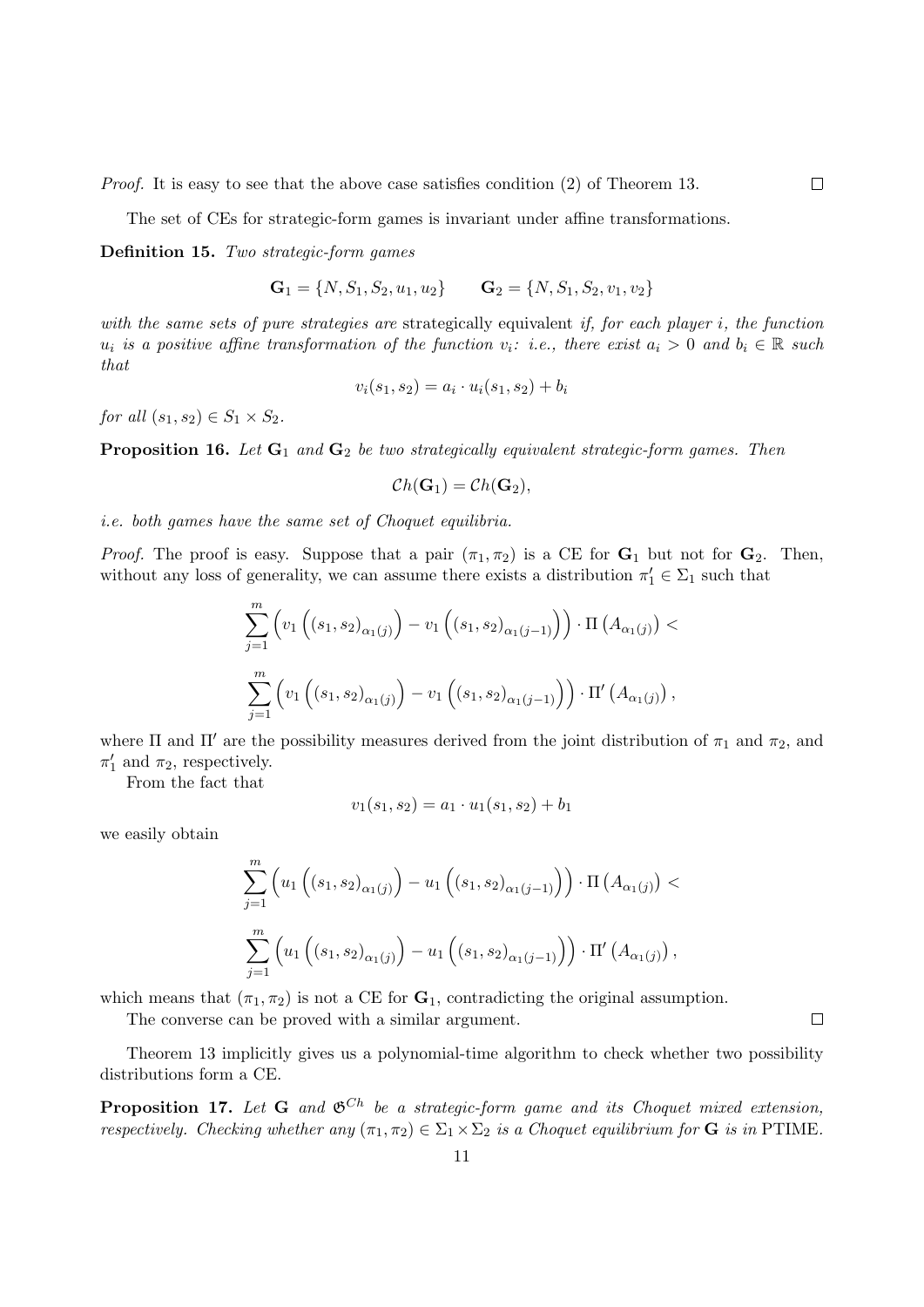Proof. The input is an explicit representation of the game **G** containing, for each player, the value of their utility function at each strategy combination, along with the distributions  $\pi_1$  and  $\pi_2$ . The algorithm proceeds as follows.

For player 1, order the elements of  $S_1 \times S_2$  in terms of their utility, obtaining

$$
u_1((s_1, s_2)_{\alpha_1(1)}) \leq u_1((s_1, s_2)_{\alpha_1(2)}) \leq \cdots \leq u_1((s_1, s_2)_{\alpha_1(m)})
$$
.

Then, for each  $1 \leq j \leq m$ , if  $u_1\left( (s_1, s_2)_{\alpha_1(j)} \right) - u_1\left( (s_1, s_2)_{\alpha_1(j-1)} \right) > 0$  define the sets

$$
A_{\alpha_1(j)}
$$
 and  $A_{\alpha_1(j)}^{\max}$ ,

and check

$$
(\sharp) \quad \text{if there is any } (s_1, s_2) \in A_{\alpha_1(j)}^{\max} \text{ such that } \pi_1(s_1) \ge \pi_2(s_2).
$$

If for any j the answer to ( $\sharp$ ) is negative, the algorithm stops and  $(\pi_1, \pi_2)$  is not an equilibrium. If not, the process is repeated for player 2, i.e.: order the set of strategy combination in terms on player 2's utility, and for each  $1 \leq j \leq m$ , if  $u_2\left( (s_1, s_2)_{\alpha_2(j)} \right) - u_2\left( (s_1, s_2)_{\alpha_2(j-1)} \right) > 0$ , define the sets

$$
A_{\alpha_2(j)}
$$
 and  $A_{\alpha_2(j)}^{\max}$ ,

and check

$$
(\sharp \sharp) \quad \text{if there is any } (s_1, s_2) \in A_{\alpha_2(j)}^{\max} \text{ such that } \pi_2(s_2) \ge \pi_1(s_1).
$$

If for any j the answer to ( $\sharp\sharp$ ) is negative, the algorithm stops and  $(\pi_1, \pi_2)$  is not an equilibrium. If not, the process reaches the end and  $(\pi_1, \pi_2)$  is a CE.

It is clear that both the definition of  $A_{\alpha_i(j)}$  and  $A_{\alpha_i(j)}^{\max}$  for each player i and checking the conditions  $(f)$  and  $(f)$  can be computed in time polynomial in the size of the input.  $\Box$ 

## 3.2. Qualitative Approach: Sugeno Expectation

We start by defining the notion of Sugeno expectation for strategic-form games. Following the definition of Sugeno integration given in Section 2, when dealing with the expected utility with respect to a possibility measure, we assume the range of a utility function u to be a subset of  $[0,1]$ containing both 0 and 1 (see [6]).

Remark 18. From now on, whenever we deal with Sugeno expected utility, we assume strategicform games to have utility functions  $u_i, i \in \{1,2\}$ , such that

$$
\text{ran}(u_i) = \{0, a_1, \dots, a_{m_i-2}, 1\} \subset [0, 1].
$$

Take a strategic-form game G with set of strategy combinations,

$$
S_1 \times S_2 = \{(s_1, s_2)_1, \dots, (s_1, s_2)_m\}
$$

and take a permutation  $\alpha_i$ , for each  $i \in \{1, 2\}$ , on  $S_1 \times S_2$  such that

$$
u_i\left((s_1,s_2)_{\alpha_i(1)}\right)\leq u_i\left((s_1,s_2)_{\alpha_i(2)}\right)\leq \cdots \leq u_i\left((s_1,s_2)_{\alpha_i(m)}\right).
$$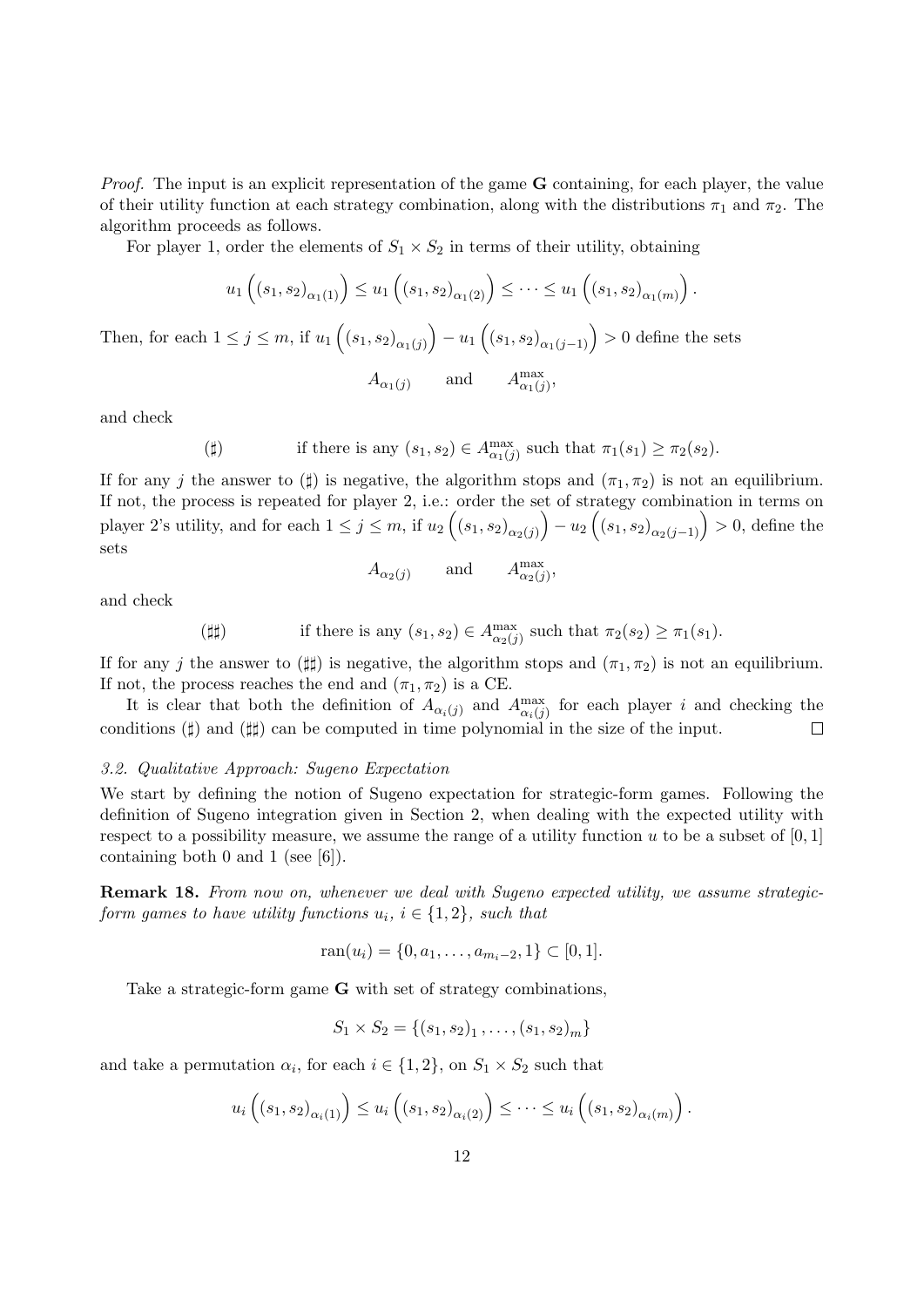Let  $A_{\alpha_i(j)} \subseteq S_1 \times S_2$  be defined as

$$
A_{\alpha_i(j)} = \left\{ (s_1, s_2)_{\alpha_i(j)}, (s_1, s_2)_{\alpha_i(j+1)}, \ldots, (s_1, s_2)_{\alpha_i(m)} \right\},\,
$$

with  $i \in \{1,2\}$  and  $1 \leq j \leq m$ .

Let  $(\pi_1, \pi_2) \in \Sigma_1 \times \Sigma_2$  be a pair of possibilistic mixed strategies for **G**. Given their joint distribution  $\pi_{\times}$  on  $S_1 \times S_2$ , let  $\Pi$  be the possibility measure generated from  $\pi_{\times}$ . The Sugeno expectation of player i is the Sugeno integral of the utility function  $u_i$  with respect to the possibility measure Π and is defined as

$$
E_i^{\mathcal{S}}(\pi_1, \pi_2) = \int^{\mathcal{S}} u_i d\Pi = \bigvee_{j=1}^m \left( u_i \left( (s_1, s_2)_{\alpha_i(j)} \right) \wedge \Pi \left( A_{\alpha_i(j)} \right) \right).
$$

Given [17],  $E_i^{\mathcal{S}}(\pi_1, \pi_2)$  can be equivalently written in the following form:

$$
E_i^{\mathcal{S}}(\pi_1, \pi_2) = \int^{\mathcal{S}} u_i d\Pi = \bigvee_{(s_1, s_2) \in S_1 \times S_2} (u_i((s_1, s_2)) \wedge (\pi_1(s_1) \wedge \pi_2(s_2))).
$$

We now introduce the possibilistic counterpart of Definition 5 as well as specific notions of best response and equilibrium for Sugeno integrals w.r.t. possibility distributions.

Definition 19 (Sugeno Mixed Extension). Let

$$
\mathbf{G} = \langle N, S_1, S_2, u_1, u_2 \rangle
$$

be a strategic-form game. The Sugeno mixed extension of  $\bf{G}$  is the game

$$
\mathfrak{G}^S = \langle N, \Sigma_1, \Sigma_2, eu_1, eu_2 \rangle
$$

where, for  $i \in \{1,2\}$ :

- Each  $\Sigma_i$  is the set of all possibilistic mixed strategies of player i over  $S_i$ .
- Each  $eu_i : \Sigma_1 \times \Sigma_2 \to \mathbb{R}$  is a payoff function that associates with each possibilistic mixed strategy combination  $(\pi_1, \pi_2)$  its Sugeno expected utility

$$
eu_i\left(\pi_1,\pi_2\right)=E_i^{\mathcal{S}}\left(\pi_1,\pi_2\right).
$$

**Definition 20** (Best Response: Sugeno). Let **G** be a strategic-form game and  $\mathfrak{G}^S$  be its Sugeno mixed extension. Player 1's best response to a possibilistic mixed strategy  $\pi_2 \in \Sigma_2$  is a possibility distribution  $\pi_1 \in \Sigma_1$  such that, for all  $\pi'_1 \in \Sigma_1$ :

$$
E_1^{\mathcal{S}}(\pi_1,\pi_2) \geq E_1^{\mathcal{S}}(\pi'_1,\pi_2).
$$

The definition for Player 2 is analogous.

**Definition 21** (Sugeno Equilibrium). Let **G** be a strategic-form game and  $\mathfrak{G}^S$  be its Sugeno mixed extension. We call a pair of possibilistic mixed strategies  $(\pi_1, \pi_2) \in \Sigma_1 \times \Sigma_2$  a Sugeno equilibrium for G (SE, for short) if each player's possibilistic mixed strategy is a best response to the other player's possibilistic mixed strategy.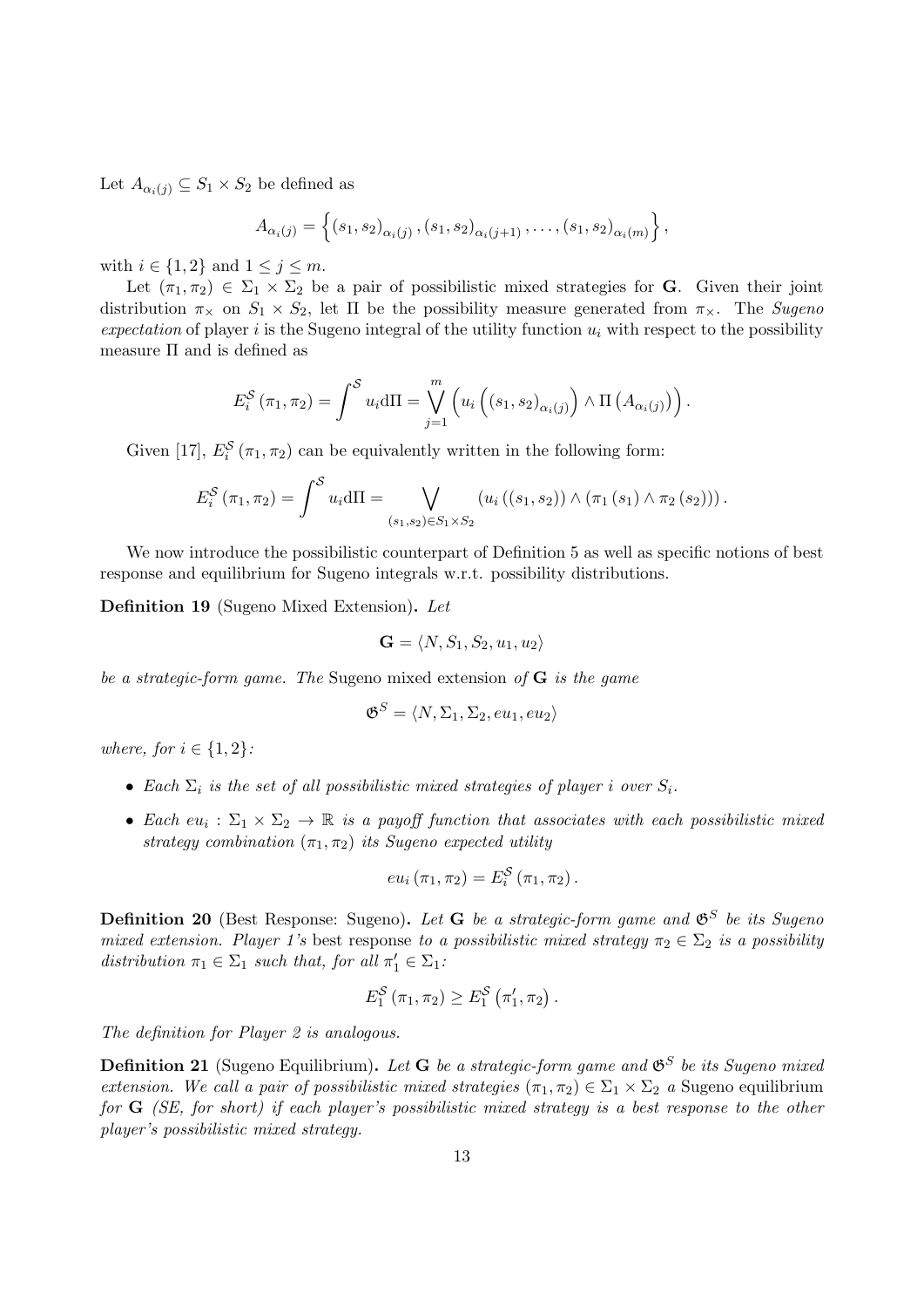For a strategic-form game **G**, we denote by  $S(G)$  the set of its Sugeno equilibria.

We now give a characterisation of the conditions for a pair of possibilistic mixed strategies to be a Sugeno equilibrium.

**Theorem 22.** Let **G** and  $\mathfrak{G}^S$  be a strategic-form game and its Sugeno mixed extension, respectively. Let  $(\pi_1, \pi_2) \in \Sigma_1 \times \Sigma_2$  and let

$$
B_1 = \underset{(s_1, s_2) \in S_1 \times S_2}{\text{argmax}} (\pi_2(s_2) \land u_1(s_1, s_2)) \quad \text{and} \quad B_2 = \underset{(s_1, s_2) \in S_1 \times S_2}{\text{argmax}} (\pi_1(s_1) \land u_2(s_1, s_2)).
$$

Then the following conditions are equivalent:

- 1.  $(\pi_1, \pi_2)$  is a Sugeno equilibrium for **G**.
- 2. There exists  $(s_1, s_2) \in B_1$  such that

$$
\pi_1(s_1) \geq \pi_2(s_2) \wedge u_1(s_1, s_2),
$$

and there exists  $(s_1, s_2) \in B_2$  such that

$$
\pi_2(s_2) \ge \pi_1(s_1) \wedge u_2(s_1, s_2).
$$

*Proof.* (1)  $\Rightarrow$  (2): Suppose (2) does not hold. Without any loss of generality, we can assume that for player 1 and all  $(s_1, s_2) \in B_1$ ,

$$
\pi_1(s_1) < \pi_2(s_2) \wedge u_1(s_1, s_2).
$$

Moreover, it is clear that, for all  $(s_1, s_2) \in B_1$ ,

$$
E_1^{\mathcal{S}}(\pi_1,\pi_2) < \pi_2(s_2) \wedge u_1(s_1,s_2).
$$

Choose a strategy combination  $(s'_1, s'_2) \in B_1$  and take a new possibility distribution  $\pi'_1 \in \Sigma_1$ for player 1 such that, for all  $s_1 \in S_1 \setminus \{s'_1\},\$ 

$$
\pi'_1(s_1) = \pi_1(s_1)
$$
 and  $\pi'_1(s'_1) = \pi_2(s'_2) \wedge u_1(s'_1, s'_2)$ ,

i.e.:  $\pi'_1$  differs from  $\pi_1$  only in the value assigned to the strategy  $s'_1$ , so that

$$
\pi_1'(s_1') > \pi_1(s_1').
$$

It is clear that, by construction,

$$
E_1^{\mathcal{S}}(\pi'_1, \pi_2) = \pi_2(s'_2) \wedge u_1(s'_1, s'_2),
$$

and so,

$$
E_1^{\mathcal{S}}(\pi_1, \pi_2) < \pi_2(s_2') \land u_1(s_1', s_2') = E_1^{\mathcal{S}}(\pi_1', \pi_2).
$$

Then  $(\pi_1, \pi_2)$  is not a Sugeno equilibrium and (1) does not hold.

 $(2) \Rightarrow (1)$ : Suppose that  $(2)$  holds and let  $(s_1, s_2) \in B_1$  be such that

$$
\pi_1(s_1) \geq \pi_2(s_2) \wedge u_1(s_1, s_2).
$$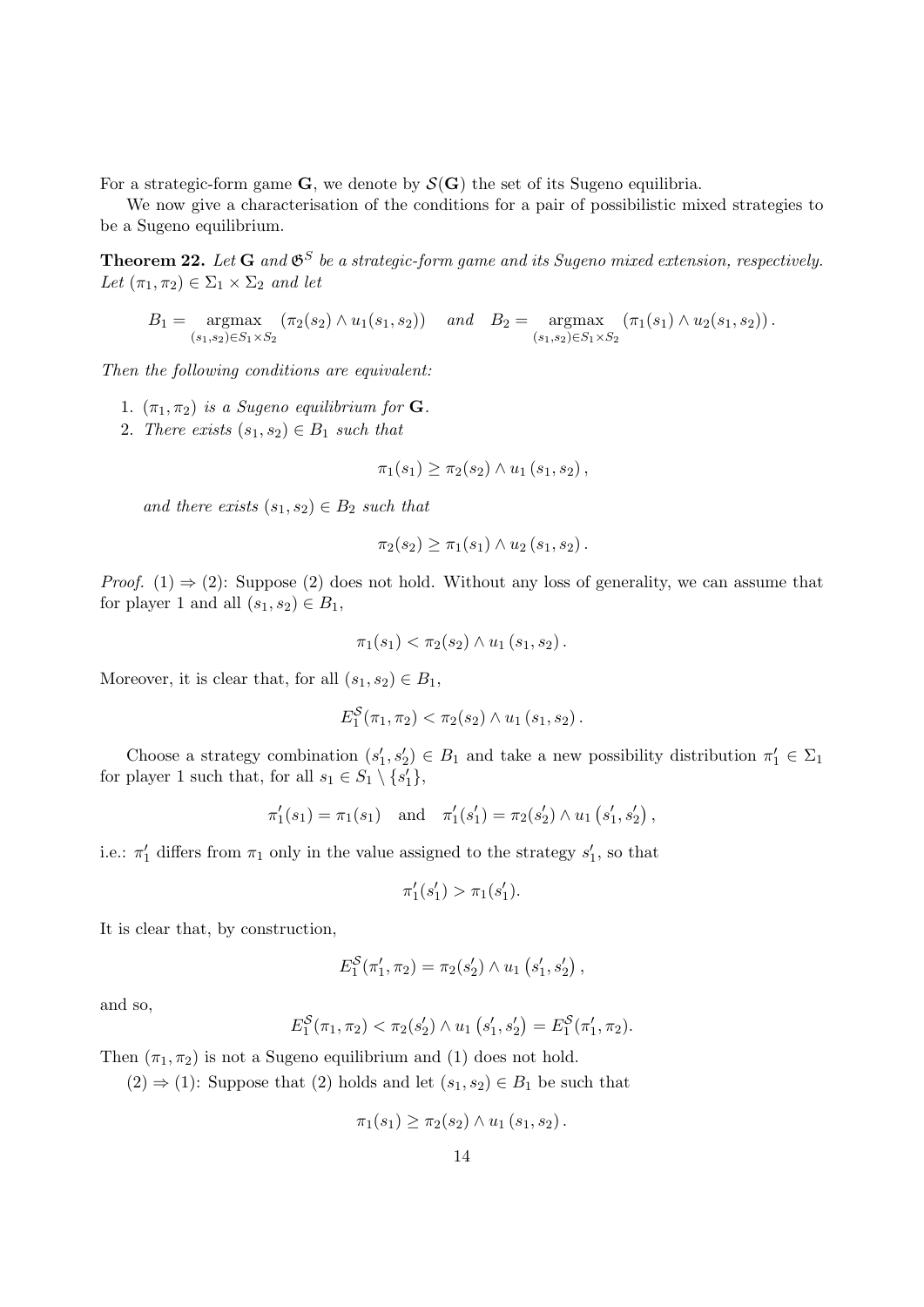Given that  $(s_1, s_2) \in B_1$ , then, for all  $(s'_1, s'_2)$ ,

$$
\pi_2(s'_2) \wedge u_1(s'_1, s'_2) \leq \pi_2(s_2) \wedge u_1(s_1, s_2),
$$

and so

$$
\pi_1(s'_1) \wedge \pi_2(s'_2) \wedge u_1(s'_1, s'_2) \leq \pi_2(s_2) \wedge u_1(s_1, s_2) = \pi_1(s_1) \wedge \pi_2(s_2) \wedge u_1(s_1, s_2),
$$

and

$$
E_1^{\mathcal{S}}(\pi_1, \pi_2) = \pi_1(s_1) \wedge \pi_2(s_2) \wedge u_1(s_1, s_2).
$$

Also, for any distribution  $\pi'_1$  and any  $(s'_1, s'_2)$  we have that

$$
\pi'_1(s'_1) \wedge \pi_2(s'_2) \wedge u_1(s'_1, s'_2) \leq \pi_2(s_2) \wedge u_1(s_1, s_2),
$$

and so, for all  $\pi_1'$ 

$$
E_1^{\mathcal{S}}(\pi'_1, \pi_2) \le E_1^{\mathcal{S}}(\pi_1, \pi_2).
$$

A similar argument can be made for any  $(s_1, s_2) \in B_2$  such that

$$
\pi_2(s_2) \geq \pi_1(s_1) \wedge u_2(s_1, s_2).
$$

Therefore,  $(\pi_1, \pi_2)$  is a Sugeno a equilibrium.

The following corollary similar to Corollary 14 is an immediate consequence of the previous result.

Corollary 23. Every strategic-form game G admits a Sugeno equilibrium, i.e.  $\mathcal{S}(G) \neq \emptyset$ . In particular, every  $(\pi_1, \pi_2) \in \Sigma_1 \times \Sigma_2$  is an equilibrium whenever, for every i and every  $s_i \in S_i$ ,  $\pi_i(s_i) = 1.$ 

In the previous subsection, we defined two games to be strategically equivalent whenever the utility functions of one of them are an affine transformation of the functions of the other. Proposition 16 shows that strategically equivalent strategic-form games share the same Choquet equilibria. This clearly does not apply to Sugeno equilibria, the obvious reason being the fact that we require the utility functions  $u_i, i \in \{1, 2\}$ , to be such that

$$
\text{ran}(u_i) = \{0, a_1, \dots, a_{m_i-2}, 1\} \subset [0, 1].
$$

Theorem 22 implicitly gives us a polynomial-time algorithm to check whether two possibilistic mixed strategies form a SE.

**Proposition 24.** Let G and  $\mathfrak{G}^S$  be a strategic-form game and its Sugeno mixed extension, respectively. Checking whether any  $(\pi_1, \pi_2) \in \Sigma_1 \times \Sigma_2$  is a Sugeno equilibrium for **G** is in PTIME.

Proof. The input is an explicit representation of the game **G** containing, for each player, the value of their utility function at each strategy combination, along with the distributions  $\pi_1$  and  $\pi_2$ . The algorithm proceeds as follows.

For player 1 define the set  $B_1$ , and check if there is any

$$
(s_1, s_2) \in B_1 \tag{1}
$$

 $\Box$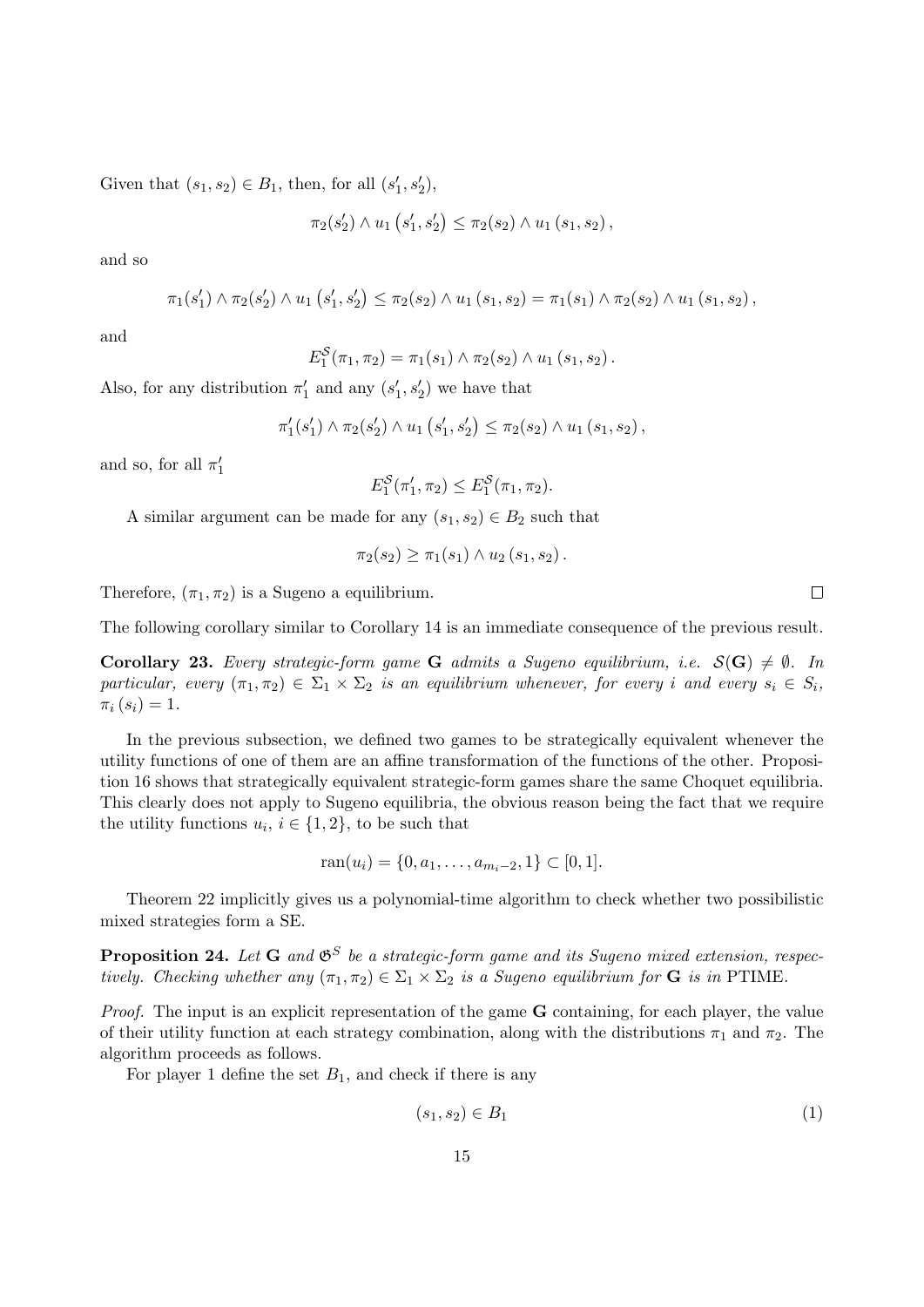such that

$$
\pi_1(s_1) \ge \pi_2(s_2) \wedge u_1(s_1, s_2).
$$

For player 2 define the set  $B_2$ , and check if there is any

$$
(s_1, s_2) \in B_2 \tag{2}
$$

such that

$$
\pi_2(s_2) \geq \pi_1(s_2) \wedge u_2(s_1, s_2).
$$

If the answer to either (1) or (2) is negative, the algorithm stops and  $(\pi_1, \pi_2)$  is not an equilibrium. Otherwise,  $(\pi_1, \pi_2)$  is a SE.

It is clear that both sets  $B_1, B_2$  and the subsequent checks can be computed in time polynomial in the size of the input. П

## 4. An Application to Coordination Games

Building on pioneering contributions by Emile Borel and John von Neumann, the first fully-fledged general characterisation of the conditions for the existence of equilibria in strategic-form games was put forward by John Nash in [42]. This provided a principled answer to the question as to how to think and act rationally in strategic situations, which also is the unique such answer if exactly one equilibrium exists. However, it is easy to construct games with multiple equilibria, which, as noted by Schelling in [46], model quite closely a number of real-world social situations. A game with multiple payoff-indistinguishable equilibria is called a *pure coordination game*. If equilibria are payoff-distinguishable they are called coordination games. These games put on display a situation of strategic uncertainty, where rational players are faced with the problem of selecting an equilibrium among many. Coordination games are of particular interest given that some equilibria are more rewarding than others for all players. Typically, these games embody a tension between efficiency and security (or risk-dominance), as players choosing strategies that support payoffsuperior equilibria incur in greater losses if their choice is not matched by their opponent. As a consequence, two types of coordination failure may occur: a disequilibrium outcome and coordination on a suboptimal equilibrium. Harsanyi and Selten (see [31]) formalised the tradeoff implicit in these games and stated that rational players, in the presence of common knowledge of rationality, should select the efficient (i.e., payoff-dominant) equilibrium. However, subsequent experimental studies convincingly demonstrated that Harsanyi and Selten's prediction holds true only under very special conditions, while in all remaining cases coordination failure occurs almost invariably. Building on this, [12] showed that common knowledge of the recommendation to play (one's part of) the efficient equilibrium is not conducive to coordinating on the most rewarding equilibrium. In short, the problem of identifying the rational course of action in a multiple equilibrium game remains essentially open.

In this section we suggest that possibilistic equilibria may play an interesting role in addressing the problem. To do so, we cast a paradigmatic example of coordination game – the so-called *weak*link (WLG) a.k.a. minimum effort game – in the language of strategic-form games with possibilistic mixed strategies. On-time aircraft departures are prototypical examples of coordination problems of the weak-link type (see, e.g.,  $[37]$ ), since the airplane cannot take-off before all operations (e.g., fuelling, security checks, loading of luggage, boarding of passengers, etc.) have been completed. Other examples include relationships between different branches of a bank, the writing of a grant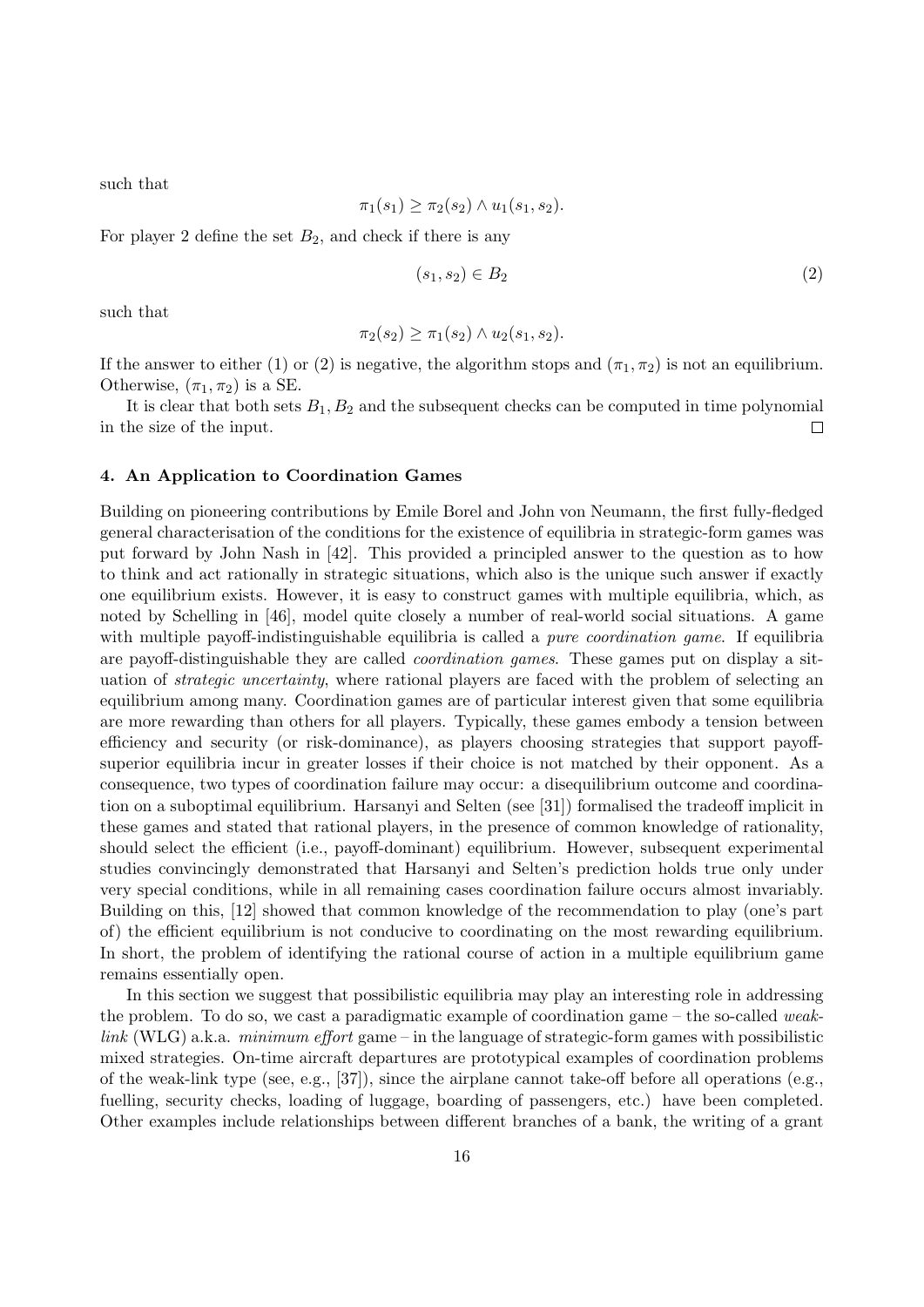proposal involving several participants, an edited volume involving several authors, and many others [3, 4]. Common to all aforementioned examples is the fact that the output is determined by the agent exerting the lowest level of effort (the "weak link"), and any effort above the minimum is wasted.

Here we interpret possibilistic mixed strategies as an index of commitment of a player towards their strategies. Analysing the WLG helps us putting forward a significant distinction between Choquet and Sugeno expectations to the extent that Choquet equilibria do provide us with a symmetry-breaking device which singles out the commitment to play higher-payoff (and hence higher-risk) strategies (Theorem 27). Since WLGs are typically seen as models for analysing the tradeoffs between payoff-dominant and risk-dominant equilibria, the existence of Choquet equilibria feeds back suggesting that the use of possibility distributions and Choquet expectation offers a novel approach to the refinement and selection of Nash Equilibria. In addition, it supports our interpretation of possibilistic mixed strategies as an index of commitment of a player towards their available choices.

#### 4.1. Weak-link Games

A weak-link game is defined by n players who must simultaneously choose a natural number  $x$  in  $\{1, 2, \ldots, q\}$ . The payoff function for the game is defined as follows:

$$
u_i(x_1, x_2,... x_n) = a + b \cdot \min(x_1, x_2,... x_n) - c \cdot [x_i - \min(x_1, x_2,... x_n)] \tag{3}
$$

where  $x_i$  is the number chosen by player i, and a, b and c are positive parameters.  $x_i$  is intuitively interpreted as the "effort level chosen by player i". Provided that the payoff function is common knowledge, the game has  $n$  pure Nash equilibria, corresponding to the  $n$  action combinations in which all players select the same effort level. Furthermore, the Nash equilibria can be Paretoranked, with the combination

$$
\{x_1 = x_2 = \dots = x_n = q\}
$$

being the efficient, or payoff-dominant equilibrium. Vice versa, the combination

$$
\{x_1 = x_2 = \cdots = x_n = 1\}
$$

corresponds to the secure equilibrium, see [31].

In this work, we only consider WLGs with two players. We denote by  $W$  any weak-link game where each player  $i \in \{1,2\}$  has a non-empty strategy set

$$
S = \{1, \ldots, q\}
$$

with  $q \in \mathbb{N}$ , and where

$$
u_i(x_1, x_2) = a + b \cdot \min(x_1, x_2) - c \cdot [x_i - \min(x_1, x_2)] \tag{4}
$$

is a non-negative function.

In the next subsections, we will study the Choquet and Sugeno mixed extensions of WLGs. Each player  $i \in \{1,2\}$  will be assumed to have the full set  $\Sigma$  of possibility distributions over their strategy set, i.e. each  $\pi_i \in \Sigma$  is such that

 $\pi_i: S \to [0,1]$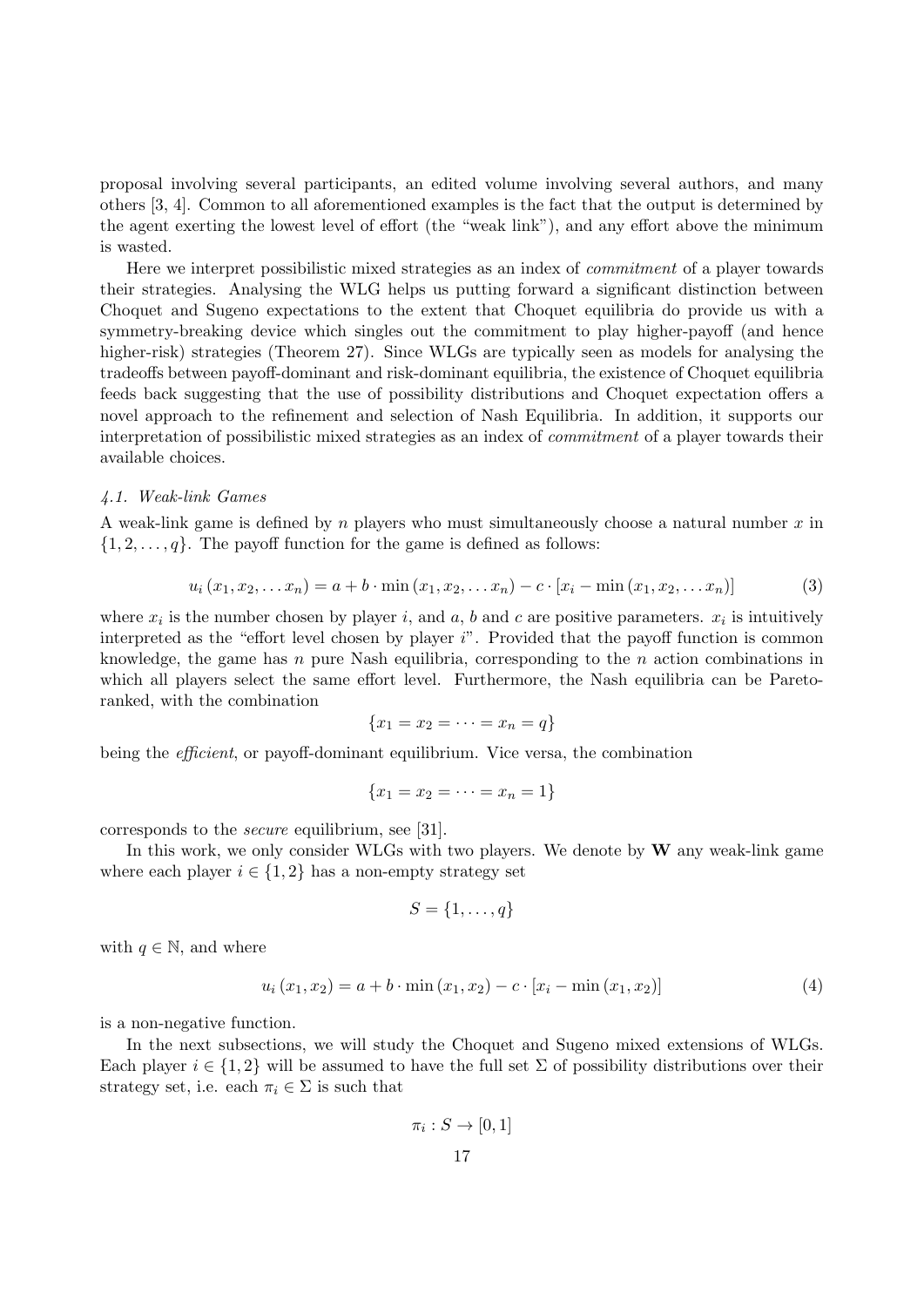(notice that the set of possibilistic mixed strategies  $\Sigma$  is the same for each player). A possibility distribution is interpreted as a ranking or an index specifying the *commitment* for a player to play a certain strategy. If the players assign the same degree of possibility towards a strategy  $s \in S$ , i.e.  $\pi_1(s) = \pi_2(s)$ , we say that the players *agree* on s. In other words, both players have the same commitment towards playing the same strategy and making the same effort.

**Example 25.** Let  $W_7$  be the WLG with the following parameter values:  $n = 2$ ,  $q = 7$ ,  $a = 6$ ,  $b = c = 1$ . The payoff functions of  $W<sub>7</sub>$  are defined as follows, for each player i:

$$
u_i(x_1, x_2) = 6 + \min(x_1, x_2) - [x_i - \min(x_1, x_2)].
$$
\n(5)

For these parameters, the game presents seven Pareto-ranked Nash equilibria, with the combination

 $x_1 = x_2 = 7$ 

representing the payoff-dominant equilibrium and the combination

$$
x_1=x_2=1
$$

the secure equilibrium. Each player is penalised the further their choice is from the minimum in the group. The resulting payoff matrix is shown in Table 1.

|          |                  | Player 2                         |                                    |                                  |                                  |                                    |                                    |                                |
|----------|------------------|----------------------------------|------------------------------------|----------------------------------|----------------------------------|------------------------------------|------------------------------------|--------------------------------|
|          |                  | $\mathbf{1}$                     | $\boldsymbol{2}$                   | 3                                | $\overline{4}$                   | $\bf 5$                            | $\,6\,$                            | $\overline{7}$                 |
| Player 1 | $\mathbf{1}$     | $\overline{7}$<br>$\overline{7}$ | $\boldsymbol{6}$<br>$\overline{7}$ | $\overline{5}$<br>$\overline{7}$ | $\overline{4}$<br>$\overline{7}$ | $\boldsymbol{3}$<br>$\overline{7}$ | $\boldsymbol{2}$<br>$\overline{7}$ | $\mathbf{1}$<br>$\overline{7}$ |
|          | $\sqrt{2}$       | $\overline{7}$<br>$\,6\,$        | 8<br>8                             | $\overline{7}$<br>8              | $\,6\,$<br>8                     | $\overline{5}$<br>8                | $\sqrt{4}$<br>$\,8\,$              | $\boldsymbol{3}$<br>8          |
|          | $\boldsymbol{3}$ | $\overline{7}$<br>$\bf 5$        | 8<br>$\overline{7}$                | 9<br>$\overline{9}$              | $8\,$<br>$\overline{9}$          | $\overline{7}$<br>$\boldsymbol{9}$ | $\,6\,$<br>$\boldsymbol{9}$        | $5\,$<br>9                     |
|          | $\,4\,$          | $\overline{7}$<br>$\sqrt{4}$     | 8<br>$\sqrt{6}$                    | 9<br>$\,8\,$                     | $10\,$<br>$10\,$                 | 9<br>$10\,$                        | 8<br>$10\,$                        | $10\,$                         |
|          | $\bf 5$          | $\,7$<br>3                       | 8<br>$\overline{5}$                | 9<br>$\overline{7}$              | $10\,$<br>$\overline{9}$         | 11<br>11                           | $10\,$<br>11                       | 9<br>11                        |
|          | $\,6\,$          | $\overline{7}$<br>$\overline{2}$ | 8<br>$\overline{4}$                | 9<br>$\sqrt{6}$                  | $10\,$<br>8                      | 11<br>$10\,$                       | $12\,$<br>12                       | 11<br>12                       |
|          | $\,7$            | 7<br>$\mathbf{1}$<br>л.          | $8\phantom{1}$<br>3                | 9<br>$\overline{5}$              | $10\,$<br>$\overline{7}$         | 11<br>$\overline{9}$               | 12<br>11                           | 13<br>13                       |

Table 1: Payoff of the 2-player weak-link game  $W_7$ .

# 4.2. Quantitative Approach

To understand how to use the concept of Choquet expectation for WLGs, we explain how it is computed for the game  $\mathbf{W}_7$ . Let  $(\pi_1, \pi_2) \in \Sigma \times \Sigma$  be a pair of possibilistic mixed strategies. The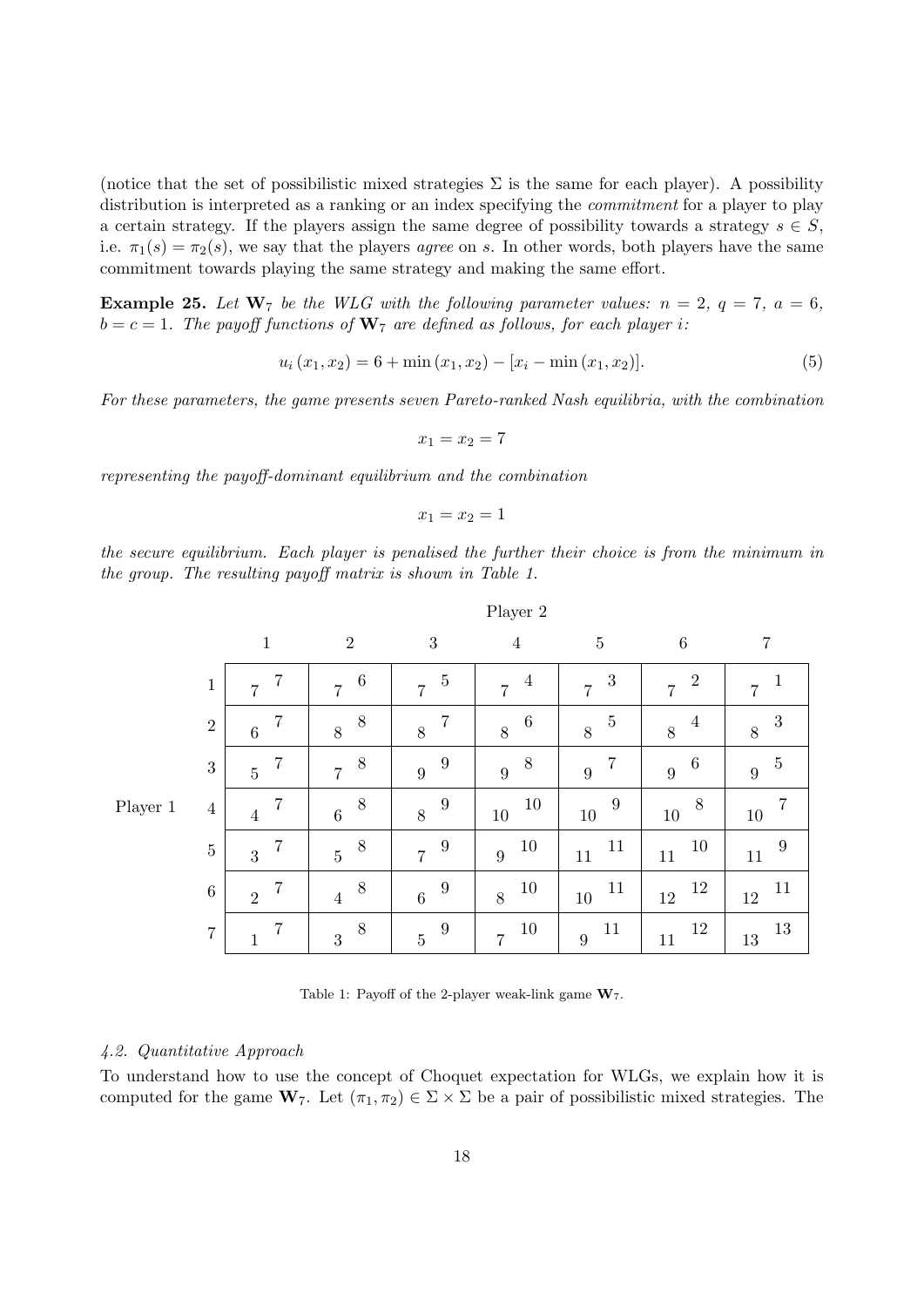first step is to compute the joint distribution  $\pi$ <sub>x</sub> of the players from the marginal distributions  $\pi_1, \pi_2$ . Take a permutation  $\alpha_i$  on  $S \times S$  such that

$$
u_i\left(\left(s,s'\right)_{\alpha_i(1)}\right)\leq u_i\left(\left(s,s'\right)_{\alpha_i(2)}\right)\leq \cdots \leq u_i\left(\left(s,s'\right)_{\alpha_i(49)}\right),
$$

and the sets  $A_{\alpha_i(j)} \subseteq S \times S$  as

$$
A_{\alpha_i(j)} = \left\{ (s, s')_{\alpha_i(j)}, (s, s')_{\alpha_i(j+1)}, \dots, (s, s')_{\alpha_i(49)} \right\}.
$$

For each  $A_{\alpha_i(j)}$ , compute its possibility value

$$
\Pi\left(A_{\alpha_i(j)}\right) = \bigvee_{(s,s')\in A_{\alpha_i(j)}} \left(\pi_1(s) \land \pi_2(s')\right).
$$

The Choquet expectation for player  $i$  is given by

$$
E_i^{Ch}(\pi_1, \pi_2) = \sum_{j=1}^{49} \left( u_i \left( (s, s')_{\alpha_i(j)} \right) - u_i \left( (s, s')_{\alpha_i(j-1)} \right) \right) \cdot \Pi \left( A_{\alpha_i(j)} \right).
$$

The above definition can be significantly simplified. Let J be the set of all  $1 \leq j \leq 49$  such that  $u_i\left( (s_1, s_2)_{\alpha_1(j)} \right) - u_i\left( (s_1, s_2)_{\alpha_i(j-1)} \right) > 0$ . For each  $j' \in J$ 

$$
u_i\left(\left(s,s'\right)_{\alpha_i(j')}\right) - u_i\left(\left(s,s'\right)_{\alpha_i(j'-1)}\right) = 1.
$$

Then we have that

$$
E_i^{\mathcal{C}h}(\pi_1, \pi_2) = \sum_{j' \in J} \Pi\left(A_{\alpha_i(j')}\right).
$$

From Corollary 14, we know a CE for WLGs always exists and it coincides with the trivial equilibrium in which both player 1 and player 2 assign maximum value to each single strategy. This situation coincides with the case where none of the players actually cares about the outcome, i.e. they are indifferent on which strategy to play. This is not the only equilibrium and, in fact, as we prove below, every situation in which both players agree on all strategies, i.e. they have the same commitment to play each strategy, is also an equilibrium. Full agreement though is not required for the existence of an equilibrium, as shown in the following example.

**Example 26.** Consider the weak-link game  $W_7$  and the following pair of possibilistic mixed strategies:

$$
\pi_1 = (0, 0, 0.5, 0.5, 1, 0.3, 0.5) \qquad \pi_2 = (1, 1, 0.5, 0.5, 1, 0.4, 0.5).
$$

It is clear that the players' distributions are quite different in the pair  $(\pi_1, \pi_2)$ . To see that  $(\pi_1, \pi_2)$ is a CE, we check whether condition (2) of Theorem 13 is satisfied. Table 2 and Table 3 give a visual representation of this process. For each  $1 \leq j \leq 49$  such that

$$
u_i((s_1, s_2)_{\alpha_1(j)}) - u_i((s_1, s_2)_{\alpha_i(j-1)}) > 0:
$$

• The cells highlighted in light grey correspond to the strategy combinations  $(s, s') \in A_{\alpha_i(j)}$ .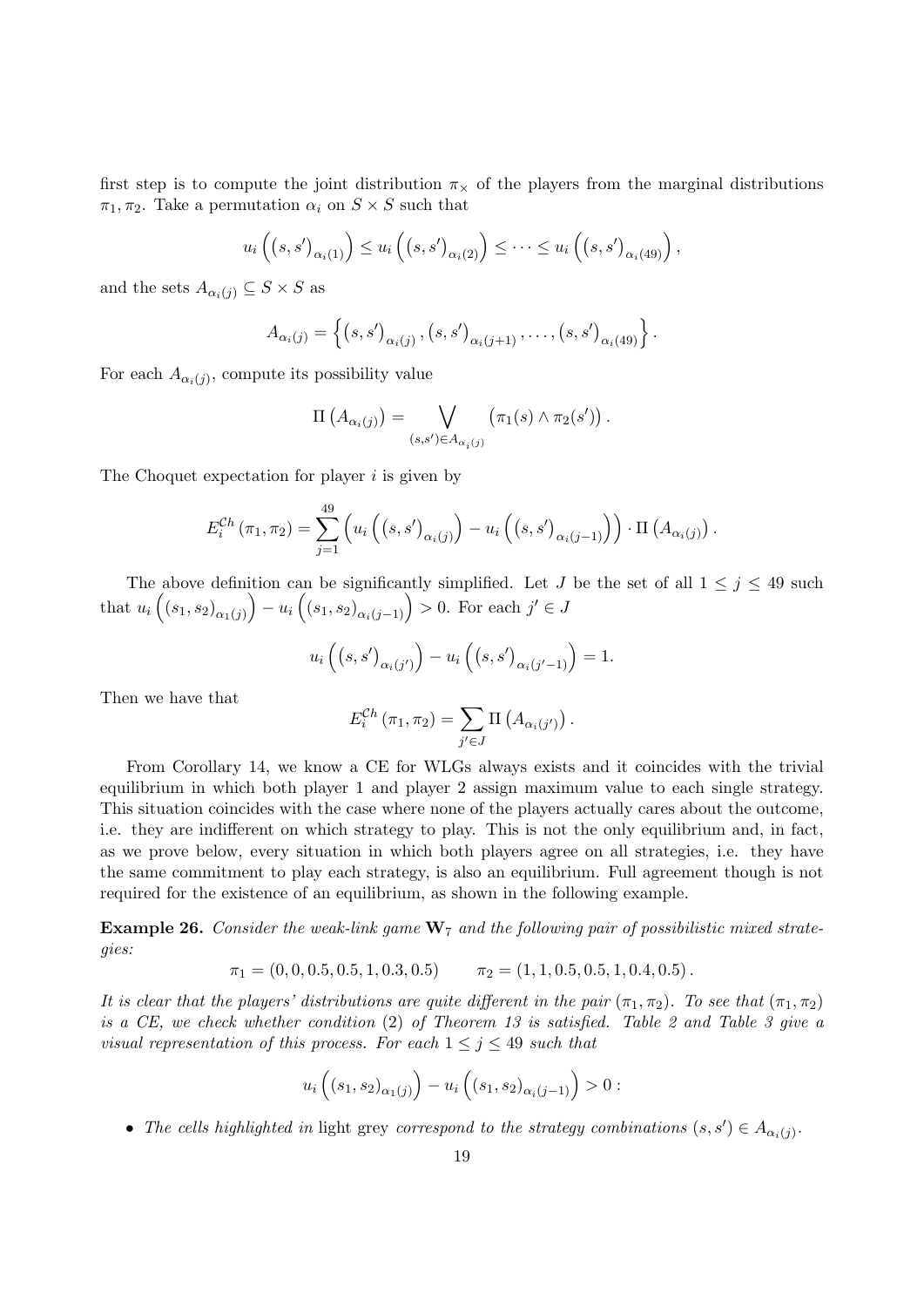

Table 2:  $A_{\alpha_1(j)}$  sets in the weak-link game  $\mathbf{W}_7$  (Example 26).

- The white cells correspond to the strategy combinations  $(s, s') \notin A_{\alpha_i(j)}$ .
- The cells highlighted in grey correspond to those strategy combinations that belong to  $A_{\alpha_i(j)}^{\text{max}}$ (see Theorem 13).
- The cells highlighted in dark grey correspond to the strategy profiles  $(s, s') \in A_{\alpha_i(j)}^{\max}$  for which

$$
\pi_i(s_i) \geq \pi_{-i}(s_{-i}).
$$

Table 2 and Table 3 show that Condition (2) of Theorem 13 is satisfied and so  $(\pi_1, \pi_2)$  is a CE.

The above example shows that for a WLG disagreement in terms of having a different commitment over the possible choices does not negate a CE. In this case, while the players heavily disagree on the first strategies, they show a much higher level of agreement over strategies to play higher numbers (i.e. over strategies that have more effort in the WLG). This is a key point for the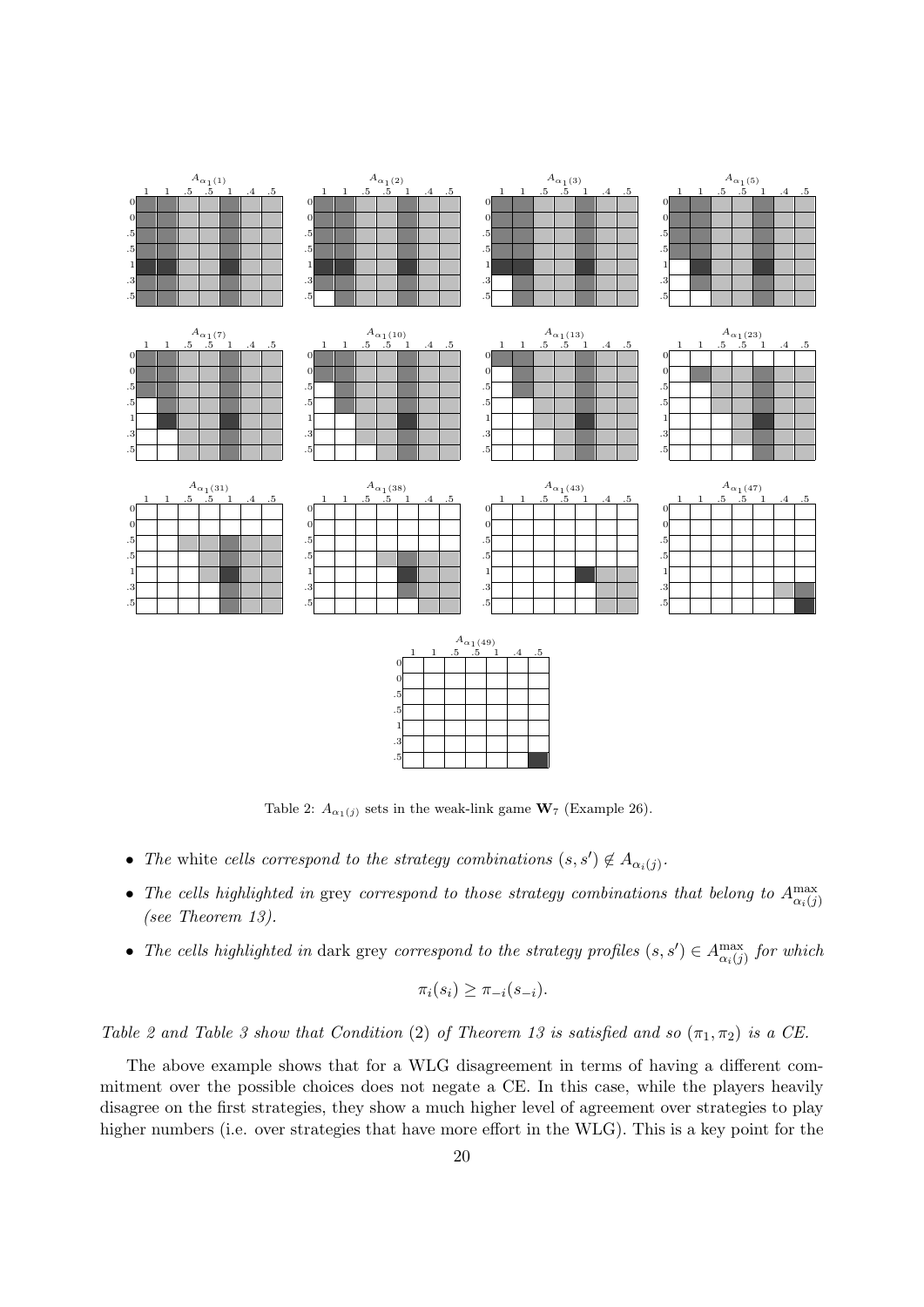

Table 3:  $A_{\alpha_2(j)}$  sets in the weak-link game  $\mathbf{W}_7$  (Example 26).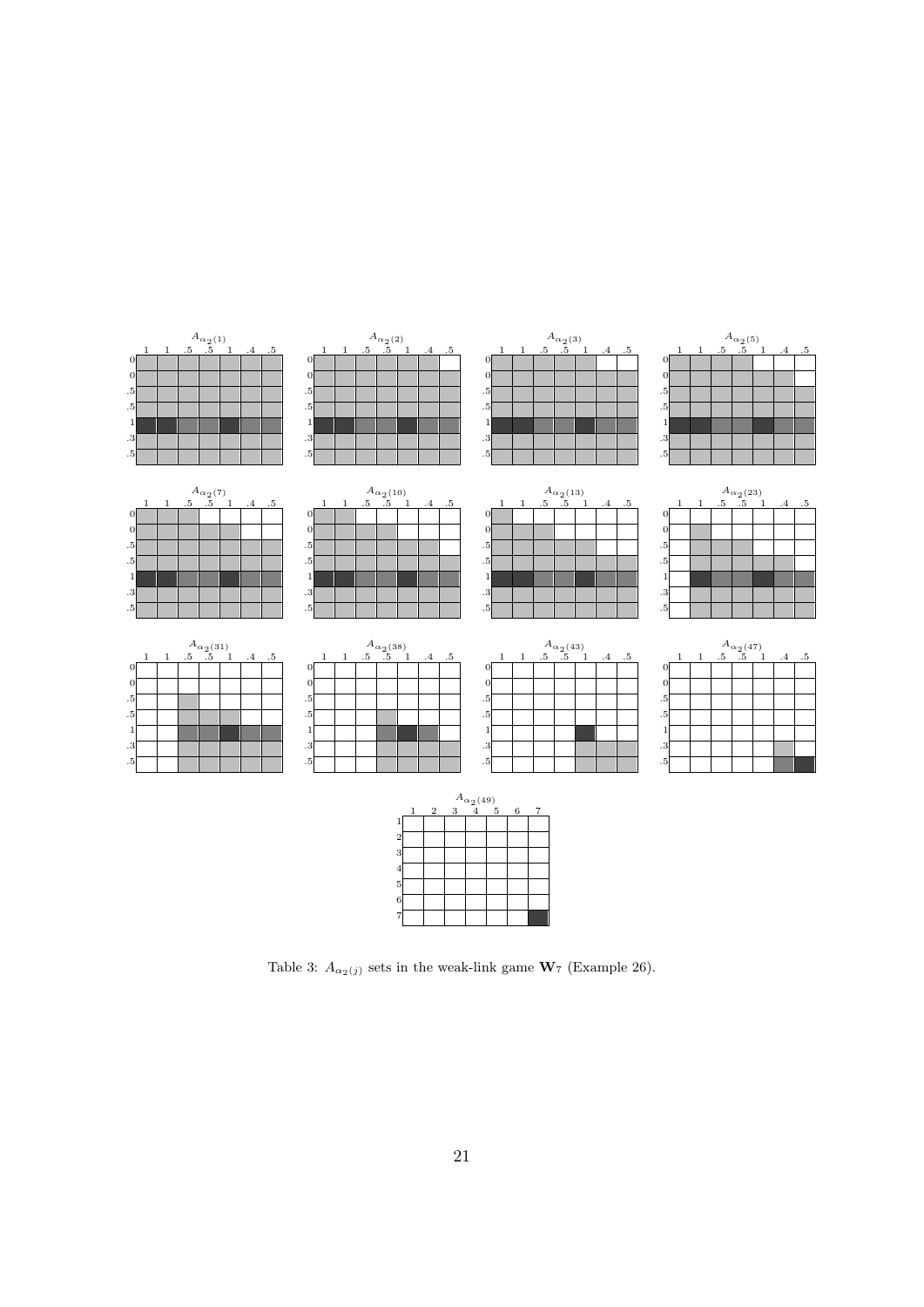existence of CEs in WLGs, and is a consequence of a more general characterisation that we give here below. This characterisation is specific to WLGs and simplifies the one given in Theorem 13.

Theorem 27. Let W be any weak-link game, let  $\mathfrak W$  be its Choquet mixed extension and let  $(\pi_1, \pi_2) \in \Sigma \times \Sigma$ . The following statements are equivalent:

- 1.  $(\pi_1, \pi_2)$  is a Choquet equilibrium for **W**;
- 2. For all  $s \in S$ , if  $\pi_1(s) \neq \pi_2(s)$ , then  $s \neq q$  and there exists  $s' \in S$  such that  $s' > s$  and

$$
\pi_1(s') = \pi_2(s') \ge \pi_1(s) \vee \pi_2(s).
$$

*Proof.* (1)  $\Rightarrow$  (2): Suppose (2) does not hold. Let  $Y \subseteq S$  be the set of strategies for which condition (2) fails and let s be its greatest element. We have that either  $s = q$  or for all  $s' > s$ 

- (a)  $\pi_1(s') \neq \pi_2(s')$  and s' satisfies condition (2), or
- (b)  $\pi_1(s') = \pi_2(s') < \pi_1(s) \vee \pi_2(s)$ .

Let us assume, without any loss of generality, that

$$
\pi_1(s) < \pi_2(s).
$$

If  $s = q$ , then  $(\pi_1, \pi_2)$  is not a CE. In fact  $A_{\alpha_1(q^2)}$  contains only the element  $(q, q)$  and, since

$$
\pi_1(q) < \pi_2(q),
$$

condition (2) of Theorem 13 fails.

Assume then that  $s < q$ . For all  $s' > s$  we have that

$$
\pi_2(s') < \pi_2(s).
$$

In fact, if  $s'$  satisfies  $(b)$  then

$$
\pi_1(s') = \pi_2(s') < \pi_1(s) \vee \pi_2(s) = \pi_2(s).
$$

If  $s'$  satisfies  $(a)$ , then it must be the case that

$$
\pi_2(s') < \pi_1(s) \lor \pi_2(s) = \pi_2(s),
$$

since condition (2) fails for s.

Now, let  $A_{\alpha_1(j)}$  be the smallest set containing all strategy combinations  $(s'', s''')$  such that  $u_1(s,s) \leq u_1(s'',\tilde{s}''')$ .  $A_{\alpha_1(j)}$  contains all pairs  $(s',s')$  with  $s' > s$ , and, since we have established that

$$
\pi_2(s') < \pi_2(s),
$$

it is easy to see that

$$
A_{\alpha_1(j)}^{\max} = \{(s, s)\}.
$$

We have assumed that

$$
\pi_1(s) < \pi_2(s),
$$

consequently, condition (2) of Theorem 13 fails and  $(\pi_1, \pi_2)$  is not a CE.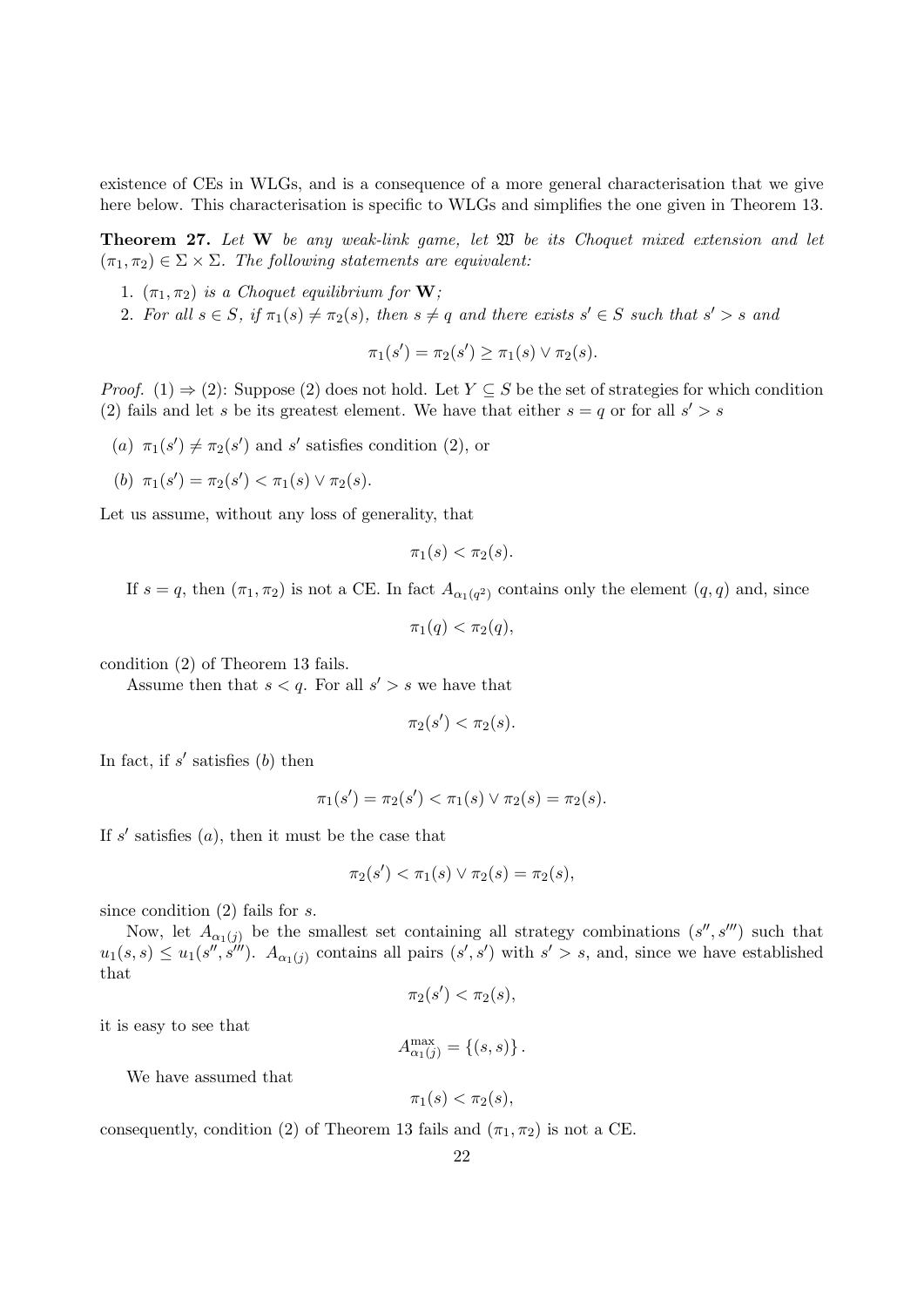$(2) \Rightarrow (1)$ : Suppose (1) does not hold, i.e.  $(\pi_1, \pi_2)$  is not a CE. Without any loss of generality, by Theorem 13, we can assume that for player 1, there exists  $1 \leq j \leq q^2$  such that

$$
u_1((s_1, s_2)_{\alpha_1(j)}) - u_1((s_1, s_2)_{\alpha_1(j-1)}) > 0
$$

so that for all  $(s, s') \in A_{\alpha_1(j)}^{\max}$ ,

$$
\pi_1(s) < \pi_2(s').
$$

Now, notice that for all  $(s, s') \in A_{\alpha_1(j)}^{\max}$ , also  $(s', s') \in A_{\alpha_1(j)}$ . In fact, it is easy to check that, in general,

$$
u_1(s,s') \le u_1(s',s').
$$

If  $s \leq s'$ 

$$
u_1(s, s') = a + b \cdot \min(s, s') - c \cdot (s - \min(s, s')) = a + b \cdot s,
$$
  

$$
u_1(s', s') = a + b \cdot \min(s', s') - c \cdot (s' - \min(s', s')) = a + b \cdot s',
$$

and so

$$
u_1(s, s') = a + b \cdot s \le a + b \cdot s' = u_1(s', s').
$$

If  $s \geq s'$ 

$$
u_1(s, s') = a + b \cdot \min(s, s') - c \cdot (s - \min(s, s')) = a + b \cdot s' - c \cdot (s - s'),
$$
  

$$
u_1(s', s') = a + b \cdot \min(s', s') - c \cdot (s' - \min(s', s')) = a + b \cdot s',
$$

and so

$$
u_1(s, s') = a + b \cdot s' - c \cdot (s - s') \le a + b \cdot s' = u_1(s', s').
$$

This shows that  $(s', s') \in A_{\alpha_1(j)}$  and consequently  $(s', s') \in A_{\alpha_1(j)}^{\max}$ , which means that

 $\pi_1(s') < \pi_2(s')$ .

If  $s' = q$ , we have reached our conclusion. Otherwise, suppose that  $s' < q$  and for some  $s'' > s'$ ,

$$
\pi_1(s'') = \pi_2(s'') \ge \pi_1(s') \vee \pi_2(s').
$$

It is clear that  $(s'', s'') \in A_{\alpha_1(j)}$  and also  $(s'', s'') \in A_{\alpha_1(j)}^{\max}$ . This contradicts our original assumption, so it must be the case that (2) does not hold.

This concludes the proof of the theorem.

 $\Box$ 

In spite of the technicalities, the above result gives us a fairly clear picture of whether two possibility distributions form a Choquet equilibrium. While this always trivially happens when players fully agree in their distributions, disagreement is clearly tolerated. That is the case whenever disagreement in playing a certain strategy is superseded by fully agreeing to playing a strategy with a higher effort. In other words: for an equilibrium to exist, any time two players have a different possibility to play a certain strategy, they must both have a higher and the same possibility to play a strategy that requires a greater effort than the one they disagreed upon.

In this sense, Choquet equilibria can be seen to provide an interesting refinement of Nash equilibria. To see this, recall that the coordination games, of which the WLG provides a special case, raise the question of selecting among payoff-distinguishable equilibria which nonetheless are all Nash equilibria. So, selecting from this set effectively means achieving two goals. First, the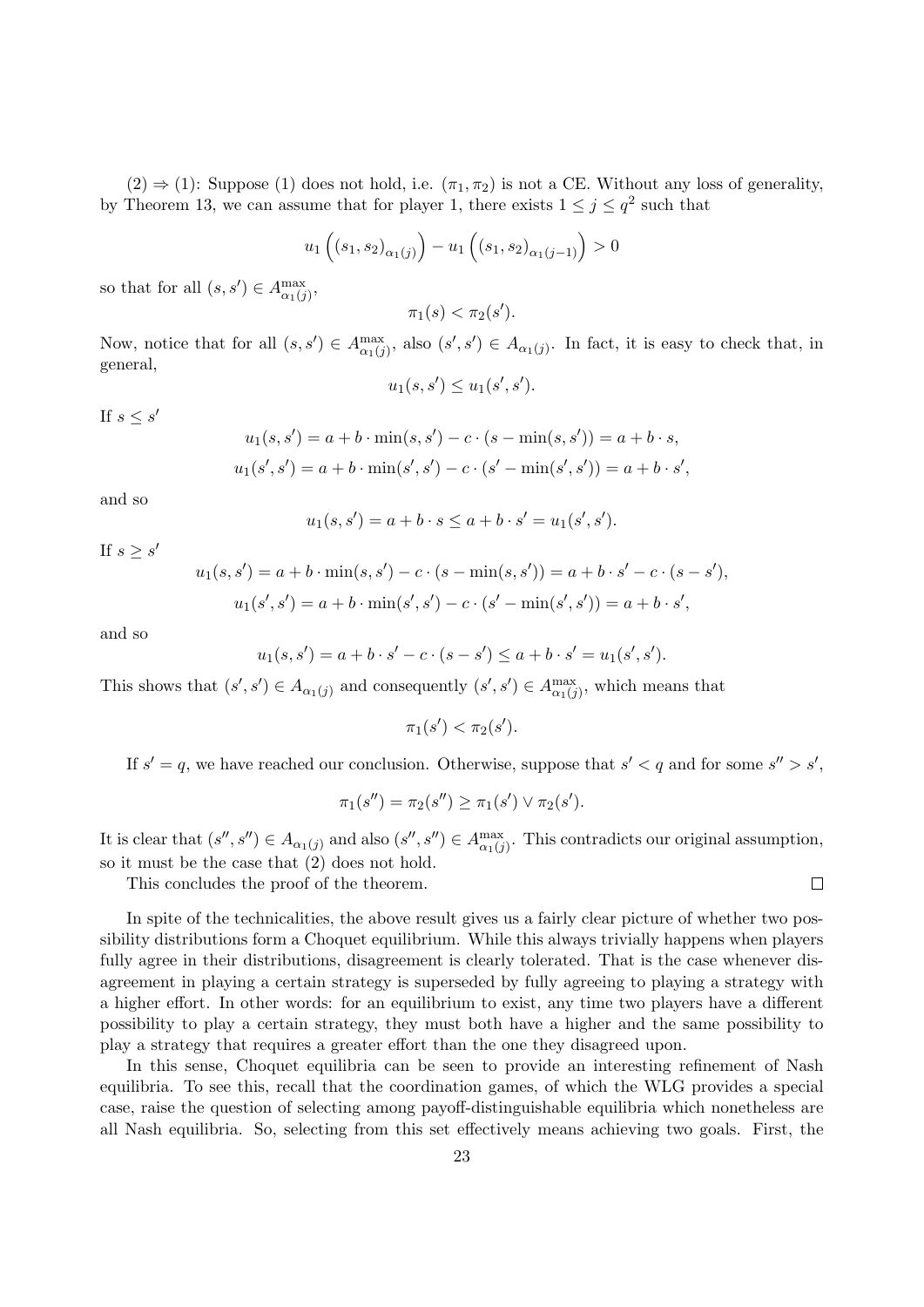symmetry among equilibria must be broken. Second, it must be broken in such a way that the most desirable equilibria become salient. For the WLG, higher payoff equilibria clearly count as such. The significance of Theorem 27 can then be analysed again from this perspective. We have two cases to consider. Suppose that player 1 and player 2 agree fully on their possibility distributions on S for game W. Then possibilistic mixed strategies do not allow us to make any distinction among the set of Nash equilibria. This however should not be surprising, for any method for selecting among Nash equilibria must break the symmetry of the coordination game, a task that certainly cannot be accomplished by a pair of identical possibility distributions. So, symmetry must be broken by some form of *disagreement* between  $\pi_1$  and  $\pi_2$ , which brings us to the second, more interesting, case. What our analysis of Choquet equilibria in the WLG brings forward is then that such a disagreement makes higher payoff strategies more salient. For disagreement on lower payoff strategies, in a Choquet Equilibrium, is compensated by agreement on payoff superior ones. This is precisely the kind of refinement of Nash equilibrium desirable for the WLG.

#### 4.3. Qualitative Approach

As mentioned in Remark 18, whenever we deal with Sugeno expected utility, we assume strategicform games to have utility functions  $u_i, i \in \{1, 2\}$ , such that

$$
\text{ran}(u_i) = \{0, a_1, \dots, a_{m_i-2}, 1\} \subset [0, 1]
$$

so that their range belong to the same scale as the possibility distributions. In the weak-link game, each utility function is of the form

$$
u_i: \{1, \ldots, 7\} \times \{1, \ldots, 7\} \to \{1, \ldots, 13\},\
$$

so, in order to use Sugeno expected utility, we have two options:

1. We rescale the range of  $u_i$  and define an order-preserving bijection

$$
h: \{1, \ldots, 13\} \to \left\{0, \frac{1}{12}, \ldots, \frac{11}{12}, 1\right\}
$$

to obtain new utility functions

$$
u_i' = h(u_i)
$$

and define a new game that is strategically equivalent to the WLG.

2. We rescale the range of the possibility distributions  $\pi_i$  so that, for each player i,

$$
\pi_i: \{1, 2, \ldots, 7\} \to [1, 13].
$$

In this section, we follow the second approach. Notice that the setting and the results of Section 3.2 easily hold.

Recall that the expected utility for each player  $i$  is given by

$$
E_i^{\mathcal{S}}(\pi_1, \pi_2) = \bigvee_{(s_1, s_2) \in S_1 \times S_2} (u_i((s_1, s_2)) \wedge (\pi_1(s_1) \wedge \pi_2(s_2))).
$$

From Corollary 23, we know that a SE always exists and coincides with the case where both distributions assign maximum value to all the strategies. This is not the only equilibrium and, in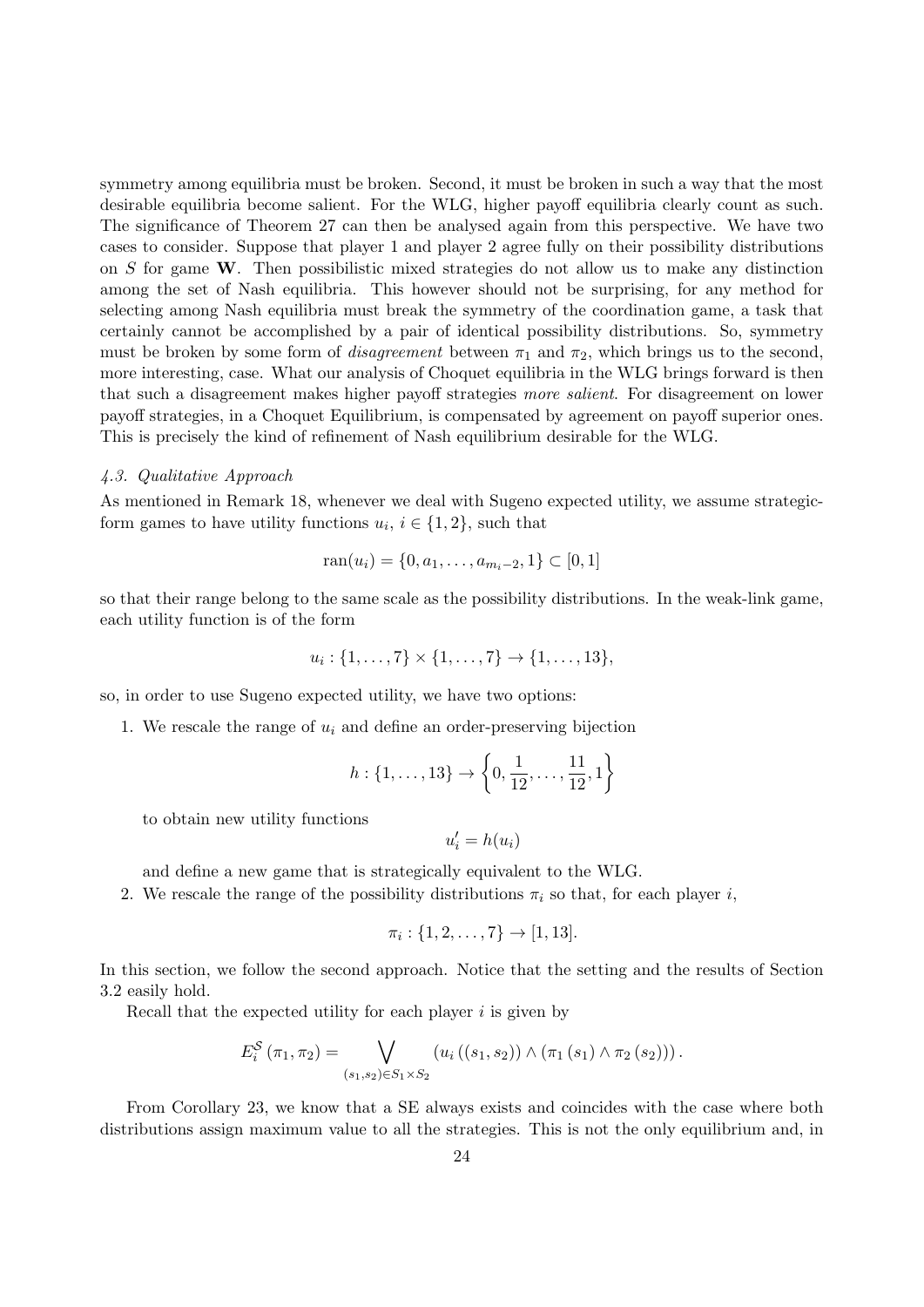fact, there are many, such as those that correspond to situations in which both players *agree* on all strategies, meaning that they have the same commitment toward playing the same strategies.

Similar to the case of Choquet expectation, equilibria exist also in the presence of disagreement. Consider first situations with extremal distributions (i.e. distributions assigning to each strategy either the maximum or the minimum) for both players. A SE can exist even when players disagree on their extremal distributions. For instance, with the distributions

$$
\pi_1 = (13, 1, 1, 13, 13, 1, 1) \qquad \pi_2 = (1, 13, 13, 1, 13, 1, 1),
$$

player 1 and player 2 disagree for strategies from 1 to 4, but agree on the remaining strategies. We can use Theorem 22 to see that  $(\pi_1, \pi_2)$  is a SE. In fact

$$
B_1 = \{(5,5)\}\
$$
 and  $\pi_1(5) = 13 \geq (\pi_2(5) \land u_1(5,5)) = (13 \land 11) = 11;$ 

and

$$
B_2 = \{(5,5)\}\
$$
 and  $\pi_2(5) = 13 \geq (\pi_1(5) \land u_2(5,5)) = (13 \land 11) = 11.$ 

In this case both players assign the maximum value to different strategies but agree on a strategy for which the related effort is greater than the effort for those strategies for which they have a different commitment.

The case of non-extremal distributions is similar. While full, agreement always guarantees an equilibrium, disagreement does not necessarily negate the SE. Take for instance, the distributions

$$
\pi_1'=(13,7,13,5,12,6,3) \qquad \pi_2'=(3,13,1,1,12,2,2).
$$

Both players heavily disagree over many strategies but agree to a very high degree on strategy 5. The fact that  $(\pi'_1, \pi'_2)$  is a SE is shown by the following:

$$
B_1 = \{(5,5)\}\
$$
 and  $\pi'_1(5) = 12 \geq (\pi'_2(5) \land u_1(5,5)) = (12 \land 11) = 11;$ 

and

$$
B_2 = \{(5,5)\}\
$$
 and  $\pi'_2(5) = 12 \geq (\pi'_1(5) \land u_2(5,5)) = (12 \land 11) = 11.$ 

As another example, consider the distributions

$$
\pi_1'' = (13, 1, 6, 1, 6, 1, 6) \qquad \pi_2'' = (13, 6, 1, 6, 1, 6, 1).
$$

Both players have the same and highest commitment to play 1 and heavily disagree on all the other strategies. Still, the pair  $(\pi''_1, \pi''_2)$  is a Sugeno equilibrium. In fact:

$$
B_1 = \{(1,1)\}\
$$
 and  $\pi_1''(1) = 13 \geq (\pi_2''(1) \wedge u_1(1,1)) = (13 \wedge 7) = 7;$ 

and

$$
B_2 = \{(1,1)\}\
$$
 and  $\pi_2''(1) = 13 \geq (\pi_1''(1) \land u_2(1,1)) = (13 \land 7) = 7.$ 

The above examples of the WLG with with Sugeno expectation suggest that agreement among players with respect to their commitment to playing certain strategies is always better but disagreement is not detrimental. The situation shares some similarities with Choquet expectation, but there are some crucial differences. The first one is in the role of the utility function and how the expected value is computed. In the case of Choquet expectation, utility functions play no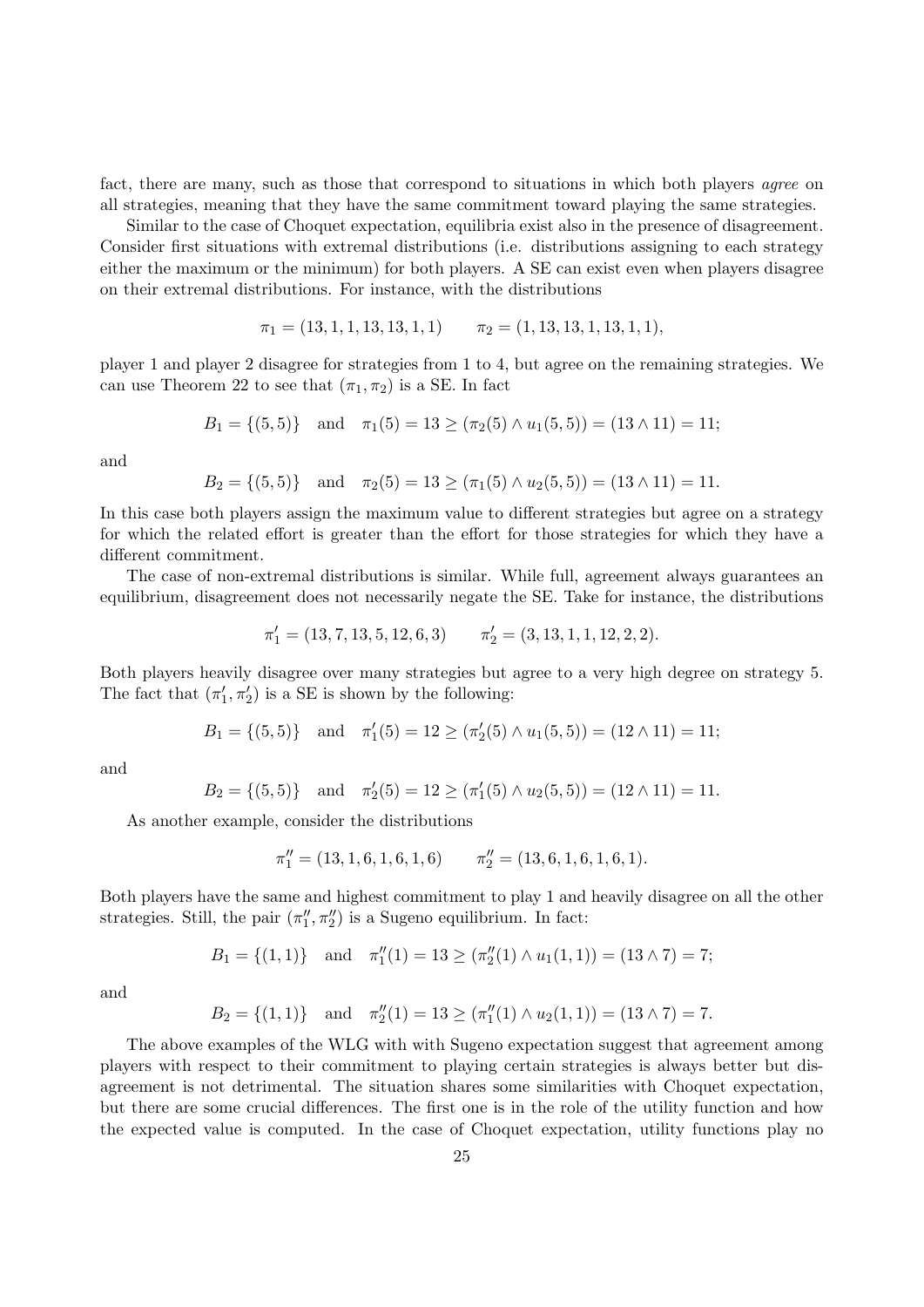role in the existence of equilibria. Theorem 27 clearly shows that comparing the values of the possibility distributions is the only thing that matters. In Sugeno expectation, however, the values of the utility functions play a fundamental role. This is evident from the way the Sugeno integral is defined and also from the characterisation given in Theorem 22 and is due to its essentially qualitative nature. In a Choquet integral the value of a possibility measure is multiplied by the difference between values of the utility function. The possibilistic value can then be seen as a sort of modifier or weight. In a Sugeno integral the values of a possibility measure (distribution) and of the utility function are combined with the minimum function. The result of this combination is either one value or the other. The possibilistic value does not simply act as a modifier or a weight but is treated as an entity equal to the the utility and has to be compared to it. So, when dealing with Sugeno equilibria for the WLG, we cannot take into account only the possibilistic mixed strategies and the players' commitment. Their utility functions will always play a role.

Another clear difference between Sugeno and Choquet expectation emerges in situation of disagreement. Disagreement between possibilistic mixed strategies in a Choquet equilibrium is resolved by the players agreeing to play a same strategy with higher effort with a higher commitment than the strategy they disagreed upon. As proven in Theorem 27, agreement on strategies with higher effort is unavoidable in a CE. For Sugeno expectation this kind of agreement is not necessary for the equilibrium to exist. In the distributions

$$
\pi'_1 = (13, 7, 13, 5, 12, 6, 3)
$$
 and  $\pi'_2 = (3, 13, 1, 1, 12, 2, 2),$ 

players agree on 5, but clearly disagree on both 6 and 7. Even more notable is the case of distributions

$$
\pi_1'' = (13, 1, 6, 1, 6, 1, 6)
$$
 and  $\pi_2'' = (13, 6, 1, 6, 1, 6, 1),$ 

where players fully agree on 1, but substantially disagree on all the strategies with higher effort. This shows that in situations of disagreement, Sugeno expectation is not conducive to the commitment to higher payoff strategies in the same way Choquet expectation is.

For these reasons we believe that Sugeno expectation cannot play a prominent role in the selection of multiple Nash equilibria when applied to WLGs.

### 5. Conclusions and further work

Randomisation was introduced in the analysis of strategic-form games as a tool to solve the existence of equilibria. It was originally understood as probabilistic randomisation, since, in the early development of game theory (culminated in the 1950s), there was hardly any choice other than probability theory in the formal modelling of uncertainty. Over the past few decades, a variety of alternative approaches to uncertainty has been investigated in the wider field of uncertain reasoning (see [29, 47]) and it is only natural to ask which non-probabilistic measures of uncertainty can be used consistently for randomising purposes and how this may contribute to the analysis of strategic interaction.

We devoted the initial part of this paper to trying to answer this question for the possibilistic setting. We extended strategic-form games with a concept of randomisation formally encoded through possibilistic mixed strategies. We revisited the usual notion of equilibrium in this framework and studied its game-theoretic and computational properties. In particular, we investigated two distinct instantiations of the notion of possibilistic equilibria: one based on the Choquet integral and one based on the Sugeno integral. Our main results, Theorem 13 and Theorem 22 fully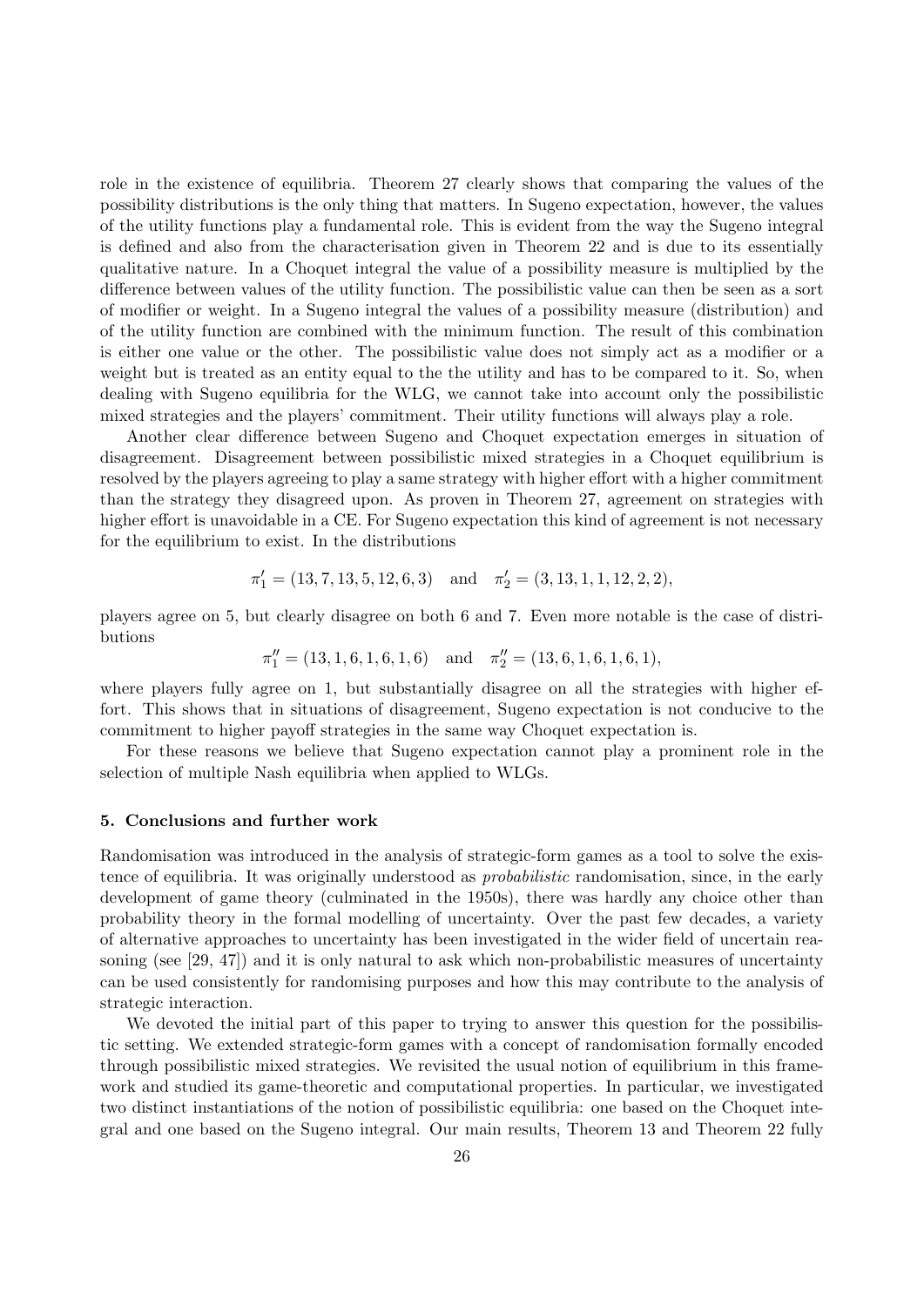identify the conditions under which a pair of possibilistic mixed strategies forms a Choquet or a Sugeno equilibrium, respectively.

The second part of the paper is devoted to exploring the impact of possibilistic randomisation in the formal analysis of games. In Section 4, we applied our approach to the problem of strategic uncertainty and equilibrium selection in weak-link games and put forward an interpretation of possibility distributions in terms of players' *commitment*. This analysis, which is carried out through representative examples, allowed us to reach two conclusions. First, the notion of possibilistic expectation can provide a formal way of distinguishing appropriately among the multiple Nash equilibria of a weak-link game. This clearly shows the potential of possibilistic equilibria in the analysis of coordination games. And it does so appropriately because it delivers a recommendation which is intuitively rational in the context of the game namely, team-up for a better collective outcome! Second, we observe that this improvement over the classical setting can be obtained only with Choquet equilibria. This provides an operational way of distinguishing two notions of possibilistic equilibrium which would otherwise be equally consistent from the purely mathematical point of view. This we regard as a contribution to the interpretation of possibility theory in the wider field of uncertain reasoning.

Our initial results into possibilistic randomisation are indeed encouraging both from the mathematical point of view and from the point of view of its applicability in game theory. Much is still to be done in this latter direction. First we will aim at investigating in full generality, rather than with representative examples, the capability of Choquet equilibria to provide a principled solution to the vexed question of selecting among multiple Nash Equilibria. This will involve testing this framework against general coordination games, including pure coordination ones, and comparing our findings with the results obtained in the field of global games (see [5, 40]). In a nutshell, the framework of global games leads to one principled way of selecting uniquely among multiple Nash equilibria in coordination games. This refinement arises, quite surprisingly, by dispensing with the assumption of "full" common knowledge among players about the payoff structure, which is obtained by introducing a small amount of "probabilistic noise" to the description of the strategies. It will then be natural to ask whether "possibilistic noise" can be defined in a way that it can be conducive to the selection of a unique Nash equilibrium in pure coordination games.

The second major item for future research on possibilistic randomisation will be concerned with exploring the viability of extending our commitment interpretation to all strategic-form games. While in Section 4, we explicitly interpret possibilistic mixed strategies as an index of players' commitment and obtain a new and interesting analysis of weak-link games, in the rest of the paper we do not assume any interpretation of what possibilistic randomisation is: we were, in fact, interested in exploring the general properties of our models and obtaining mathematical results independent of any interpretation. Still, as briefly recalled in the introductory section, delving deeper in the behavioural interpretation of possibilistic randomisation is a natural next step.

Indeed the non-probabilistic analysis of equilibrium in beliefs is a question which has recently attracted significant attention in economic theory. Recall that the notion of (probabilistic) randomisation plays a role in two distinct concepts of interest in game theory. The first is equilibrium in actions, the second is *equilibrium in beliefs*. Although the seminal work of Harsanyi [30] connects the two, they lend themselves to distinct levels of analysis. Our present interest lied with the exploration of the mathematical consequences of assuming that indifference between pure actions is modelled by possibilistic randomisation. The results we obtained by asking this question do not bear directly, and hence are not comparable with those of the rich economic literature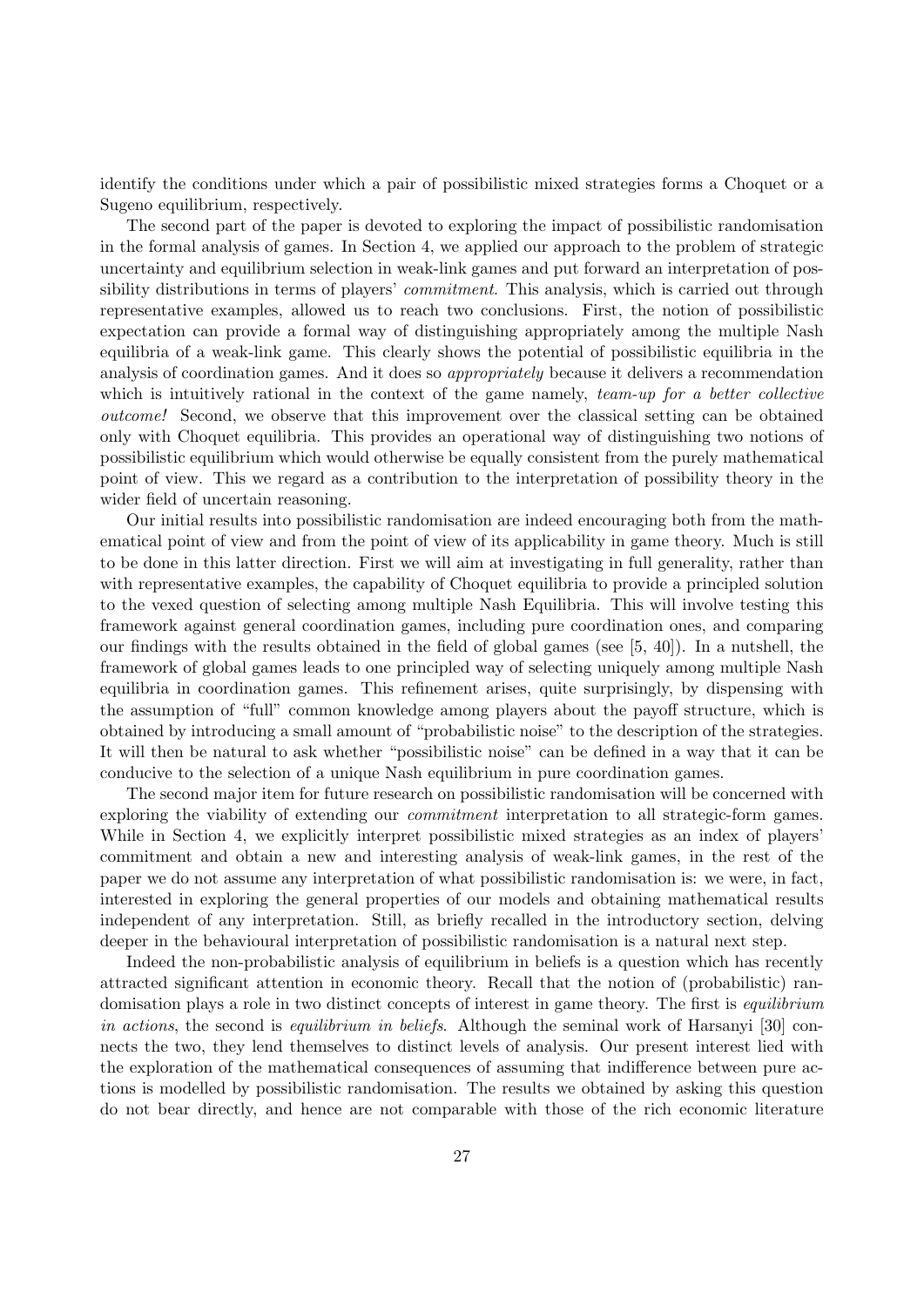which investigates how equilibria in beliefs can be generalised to non-probabilistic measures of uncertainty. In particular, Eichberger and Kelsey studied in [23] games where players' beliefs about their opponents' behaviour are modelled as non-additive probabilities. In a similar fashion, Marinacci introduced in [38] ambiguous games, an extension of strategic-form games that allows the presence of vagueness in players' beliefs over the opponents' choice of strategies. Both in Eichberger-Kelsey's and Marinacci's approach, beliefs are formalised by convex capacities (therefore excluding possibility measures, which are not convex [27]) and expectation is defined with the Choquet integral [7]. Future investigations on the extension of the results of the present paper to providing a behavioural foundation to possibilistic mixed strategies will certainly have to start from this background in conjunction with the results obtained in [44].

Further research will be needed to understand whether this approach can be fully and meaningfully generalised in order to offer a coherent and satisfactory behavioural interpretation of possibilistic randomisation.

## Acknowledgements

We would like to thank the two anonymous reviewers who helped us improve this paper significantly through unrestrained criticisms. We would also like to thank the Editors for their patience and competence.

- [1] N. Ben Amor, H. Fargier, R. Sabbadin. Equilibria in Ordinal Games: A Framework based on Possibility Theory. In Proceedings of the Twenty-Sixth International Joint Conference on Artificial Intelligence (JCAI-17), 105–111, 2017
- [2] G. Bonanno. Game Theory. 2nd ed. 2018. http://faculty.econ.ucdavis.edu/faculty/bonanno/.
- [3] C. Camerer, M. Knez. Coordination, Organizational Boundaries and Fads in Business Practice, *Industrial and* Corporate Change, 5: 89–112, 1996.
- [4] C. Camerer, M. Knez. Coordination in Organizations: A Game-theoretic Perspective. In Z. Shapira (Ed.), Organizational decision making, Cambridge: Cambridge Series on Judgment and Decision Making, 158–188, 1997.
- [5] H. Carlsson, E. van Damme. Global games and equilibrium selection. Econometrica, 61: 989–1018, 1993.
- [6] A. Chateauneuf, M. Grabisch, A. Rico. Modeling attitudes toward uncertainty through the use of the Sugeno integral. Journal of Mathematical Economics, 44: 1084–1099, 2008
- [7] G. Choquet. Theory of capacities. Annales de l'Institut Fourier, 5:131–295, 1953.
- [8] S. De Clercq, S. Schockaert, A. Nowé, and M. De Cock. Modelling incomplete information in Boolean games using possibilistic logic. International Journal of Approximate Reasoning, 93: 1–23, 2018.
- [9] G. De Cooman. Possibility theory Part I: Measure- and integral-theoretics groundwork; Part II: Conditional possibility; Part III: Possibilistic independence. International Journal of General Systems, 25(4): 291–371, 1997.
- [10] G. De Cooman. Integration and conditioning in numerical possibility theory. Annals of Mathematics and AI, 32: 87–123, 2001.
- [11] D. Denneberg. Non-Additive Measure and Integral. Kluwer, The Netherlands, 1994.
- [12] G. Devetag, H. Hosni, G. Sillari. You Better Play 7 : Mutual versus Common Knowledge of Advice in a Weak-link Experiment. Synthese, 190(8): 1351–1381, 2013.
- [13] D. Dubois. Possibility theory and statistical reasoning. Computational Statistics and Data Analysis, 51(1), 47–69, 2006.
- [14] D. Dubois, H. Fargier. Making Discrete Sugeno Integrals More Discriminant. *International Journal of Approx*imate Reasoning. 50(6): 880–898, 2009.
- [15] D. Dubois, L. Godo, H. Prade, and A. Zapico. On the possibilistic decision model: from decision under uncertainty to case-based decision. International Journal of Uncertainty, Fuzziness and Knowledge-based Systems 7(6): 631–670, 1999.
- [16] D. Dubois, J.L. Marichal, H. Prade, M. Roubens, and R. Sabbadin. The use of the discrete Sugeno integral in decision-making: A survey. International Journal of Uncertainty, Fuzziness and Knowledge-Based Systems, 9(5): 236–256, 2001.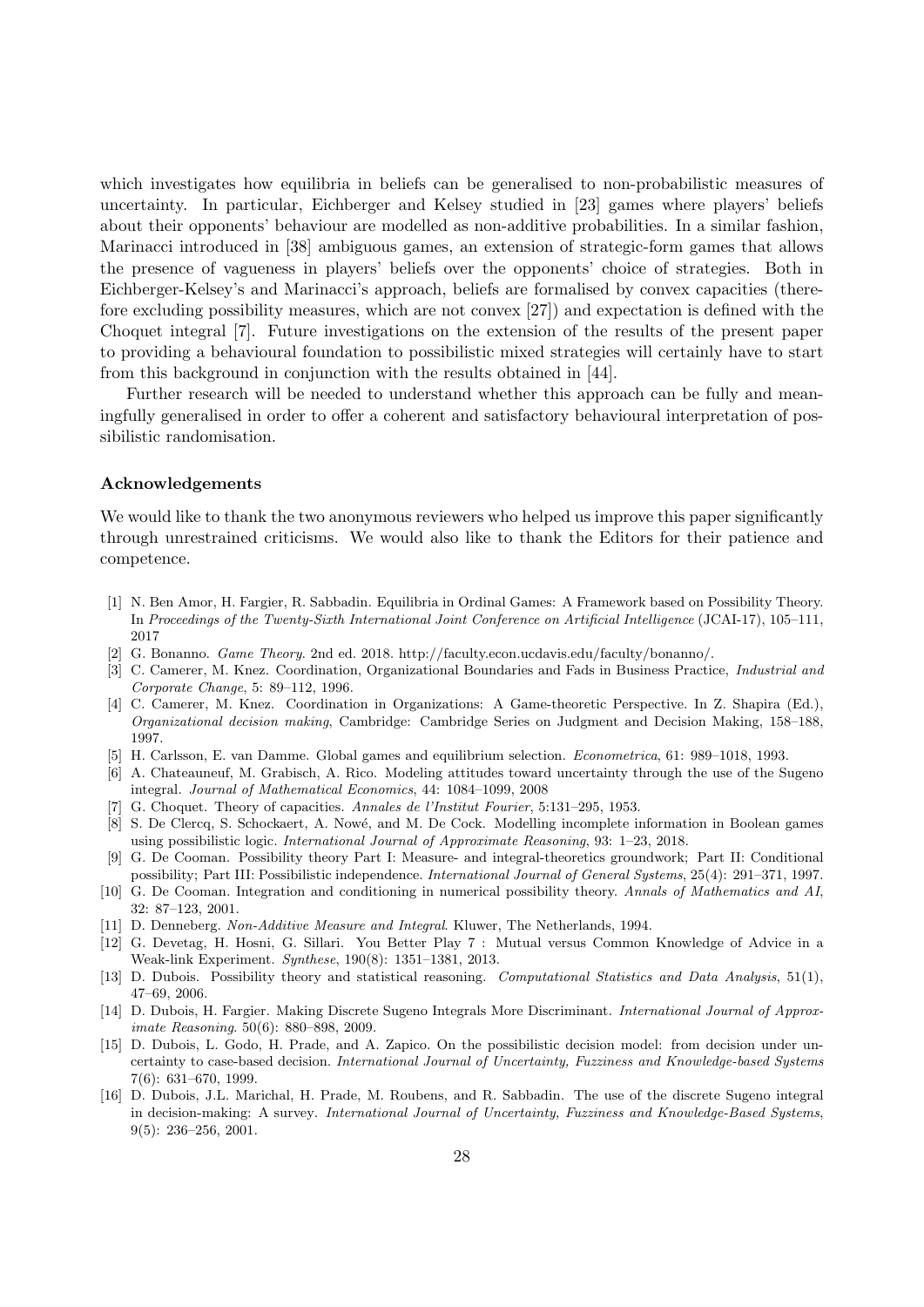- [17] D. Dubois, H. Prade. Weighted Minimum and Maximum Operations in Fuzzy Set Theory. Information Sciences, 39(2): 205–210, 1986.
- [18] D. Dubois, H. Prade. Possibility theory. Plenum Press, New York, french edition, 1988. An approach to computerized processing of uncertainty. With the collaboration of Henri Farreny, Roger Martin-Clouaire and Claudette Testemale, Translated by E. F. Harding, With a foreword by Lotfi A. Zadeh.
- [19] D. Dubois, H. Prade. Possibility Theory as a basis for Qualitative Decision Theory. Proceedings of the 14th International Joint Conference on Artificial Intelligence (IJCAI95), Montreal, 1924–1930, 1995.
- [20] D. Dubois, H. Prade. Possibility Theory: Qualitative and Quantitative Aspects. In: Smets P. (eds), Quantified Representation of Uncertainty and Imprecision. Handbook of Defeasible Reasoning and Uncertainty Management Systems, Vol 1: 169–226. Springer, Dordrecht, 1998.
- [21] D. Dubois, H. Prade. Possibilistic Logic: An Overview. In D. M. Gabbay and J. Woods (Eds.), Handbook of the History of Logic, Vol. 9, Computational Logic, Elsevier, 283–341, 2014.
- [22] D. Dubois, H. Prade, R. Sabbadin Decision-theoretic foundation of qualitative possibility theory. European Journal of Operations Research, 128: 478–495, 2001.
- [23] J. Eichberger, D. Kelsey. Non-additive beliefs and strategic equilibria. Games and Economic Behavior, 30: 183–215, 2000.
- [24] T. Flaminio, L. Godo, H. Hosni. Coherence in the aggregate: A betting method for belief functions on manyvalued events. International Journal of Approximate Reasoning, 58: 71–86, 2015.
- [25] P. Harrenstein, W. van der Hoek, J.-J.Ch Meyer and C. Witteveen C. Boolean games. In J. van Benthem, editor, Proceeding of the Eighth Conference on Theoretical Aspects of Rationality and Knowledge (TARK VIII), Siena, Italy, 287–298, 2001.
- [26] M. Grabisch, T. Murofushi, M. Sugeno. Fuzzy Measure of Fuzzy Events Defined by Fuzzy Integrals. Fuzzy Sets and Systems, 50: 293–313, 1992.
- [27] M. Grabisch. Set Functions, Games and Capacities in Decision Making. Springer, 2016.
- [28] M. Grabisch, C. Labreuche. A decade of application of the Choquet and Sugeno integrals in multi-criteria decision aid.  $\angle$  *OR*,  $6(1)$ : 1–44, 2008.
- [29] J.Y. Halpern. Reasoning about Uncertainty. The MIT Press, Cambridge Massachusetts, 2003.
- [30] J. C. Harsanyi. Games with Randomly Distributed Payoffs: A New Rationale for Mixed-Strategy Equilibrium Points. International Journal of Game Theory, 2(1):1–23, 1973.
- [31] J. C. Harsanyi, R. Selten. A General Theory of Equilibrium Selection in Games. MIT Press, 1988.
- [32] H. Hosni, E. Marchioni. Some Notes on Ordinal Strategic Interaction with Possibilistic Expectation. (Extended Abstract) In  $34^{th}$  Linz Seminar on Fuzzy Set Theory. Linz, Austria, 2013.
- [33] H. Hosni, E. Marchioni. Possibilistic Mixed-Strategies in the Selection of Multiple Nash Equilibria. (Extended Abstract).  $\gamma^{th}$  Workshop on Decision, Games & Logic, Stockholm, Sweden, 2013.
- [34] H. Hosni, E. Marchioni. Possibilistic expectation in the selection of multiple Nash equilibria. 11th Conference on Logic and the Foundations of Game and Decision Theory July 27-30, 2014, University of Bergen, Norway
- [35] R.D. Luce and H. Raiffa. *Games and Decisions*. Wiley, 1957.
- [36] E.P. Klement, R. Mesiar, E. Pap. Triangular norms, Kluwer Academic Publishers, Dordrecht, 2000.
- [37] M. Knez, D. Simester. Firm-wide incentives and mutual monitoring at Continental Airlines. Journal of Labor Economics, 19: 743–772, 2001.
- [38] M. Marinacci. Ambiguous games. Games and Economic Behavior, 31: 191–219, 2000.
- [39] M. Maschler, E. Solan, S. Zamir Game Theory. Cambridge University Press, 2013.
- [40] S. Morris, H. Shin. Unique Equilibrium in a Model of Self-Fulfilling Currency Attacks. The American Economic Review, 88(3): 587–597. 2007
- [41] R.B. Myerson. Nash Equilibrium and the History of Economic Theory. Journal of Economic Literature, 1082:1067–1082, 1999.
- [42] J. Nash. Non-cooperative games. Annals of Mathematics, 54(2): 286–295, 1951.
- [43] M. Osborne, A. Rubinstein. A Course in Game Theory MIT Press, 1994.
- [44] T. Radul. Equilibrium under uncertainty with Sugeno payoff. Fuzzy Sets and Systems, 349(15): 64–70, 2018.
- [45] E. Raufaste, R. da Silva Neves, C. Mariné. Testing the descriptive validity of possibility theory in human judgments of uncertainty. Artificial Intelligence, 148: 197–218, 2003.
- [46] T. Schelling. The Strategy of Conflict (second edition). Harvard University Press, Cambridge, MA, 1980.
- [47] P. Smets. Numerical representation of uncertainty. In: Handbook of Defeasible Reasoning and Uncertainty Management Systems, Dubois D. and Prade H. (Vol. Eds.), Kluwer, Doordrecht, 65–309, 1998.
- [48] M. Sugeno. Theory of Fuzzy Integrals and its Applications. PhD thesis, Tokyo Institute of Technology, Tokio, Japan, 1974.